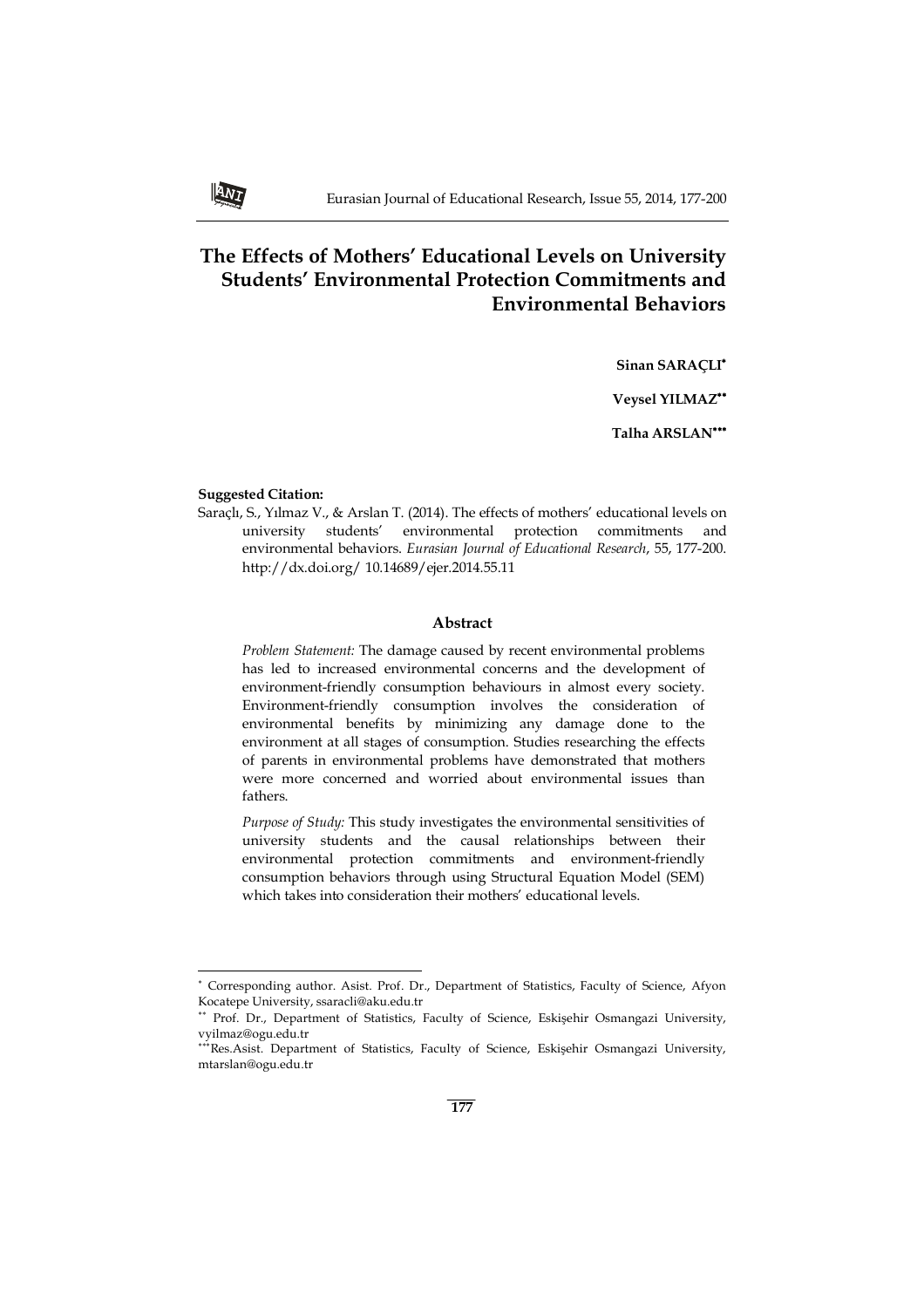*Methods:* As a pilot study, the prepared scale was applied to 60 randomly chosen students. The final version of the scale was applied after extracting any unclear questions.

After determining sampling, the scale was administered randomly to 520 students at Eskişehir Osmangazi University. Cronbach's α values were used to assess the reliability of the scale, and items with low reliability scores were omitted. After reliability analysis, Exploratory Factor Analysis (EFA) was applied, and the structural equation model was developed after removing items which had factor loadings lower than 0.45.

*Findings and Results:* Environmental sensitivity/insensitivity significantly affected the environmental protection commitment. Those with higher environmental protection commitment levels exhibited more environment-friendly consumption behaviour. It was also found that the students' genders, their families' place of domicile and particularly the parents' educational levels were significant factors in determining differences in the development of students' environmental sensitivities and behaviours.

*Conclusion and Recommendations:* Students whose mothers have graduated from a university promise to be active environmentalists by joining related organizations. Our results also show that the inclination toward environmentalism is similar among women as it is among students' whose mothers have graduated from a university. This result may suggest that women tend to be more environmentalist and that this tendency increases with education level. Considering that just 3.7% of mothers in Turkey have graduated from a university, it is made clear once again how important it is to encourage girls, some of whom will be mothers in the future, to pursue a university education.

*Keywords:* Environmental sensitivity, environment-friendly consumption, environmental protection commitment, Structural Equation Modelling.

## **Introduction**

The damage caused by recent environmental problems has led to increased environmental concern and the development of environment-friendly consumption behaviour in almost every society. Environment-friendly consumption involves the consideration of environmental benefits by minimizing any damage done to the environment at all stages of consumption. It may be regarded as a sub-component of environmental behaviours, which include consuming ecologic and recyclable products and purchasing from companies that produce non-polluting, environmentally supportive, and environment-friendly products.

Even though most researchers consider Rachel Carson's book, *Silent Spring,* published in 1962, the start of the ecologic revolution, the ecological consciousness in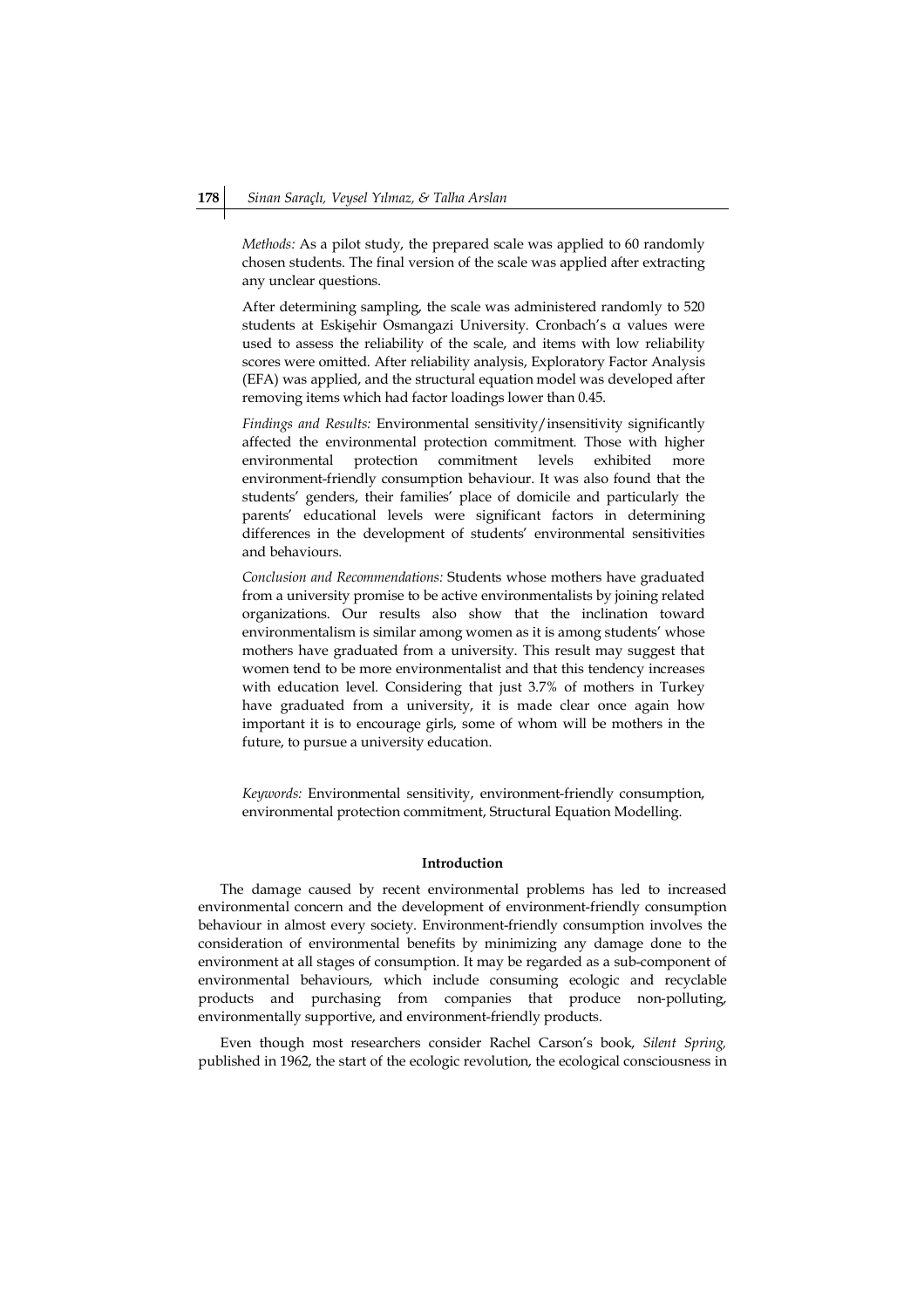fact started at the end of the 1960s and evolved into a mass movement in the 1970s (Önder, 2009). With the widespread acceptance of the notion of environmentbehaviour interaction, a conceptual model of environment-oriented behaviours was immediately required. Many researchers have thus developed various models related to the associations among environmental sensitivity, environmental attitudes and behaviours based on their own theoretical priorities or backgrounds (Wiseman & Bogner, 2003; Frick, Kaiser & Wilson, 2004). For instance, the "Responsible Environmental Behaviour Model" developed by Hinnes, Hungerford, and Tomera (1986/87) constitutes one of the most noteworthy models in the field. Previous studies have revealed that some researchers tended to examine the relationship between environmental attitudes and environmental behaviours (Kaiser, Wölfing & Fuhrer, 1999; Fraj & Martinez 2007; Steg & Vlek, 2009; Dono, Webb & Richardson, 2009; Yılmaz, Çelik & Yağızer, 2009), whereas others were more likely to focus on environmental sensitivity and environmental attitudes (Kaiser & Shimoda, 1999; Çabuk & Nakıboğlu, 2003; Tilikidou & Delistavrou, 2006; Tilikidou, 2007; Mostafa, 2007; Yılmaz, Çelik & Yağızer, 2009).

Regardless of the particular focus, the relevant literature contains abundant studies aimed at determining environmental concerns, attitudes and behaviours such as cultural issues and socio-demographic factors like age, gender and parental conditions. For instance, in terms of environmental attitude-behaviour consistency, Fuji (2006) suggested that the perceived easiness of behaviours was the most effective factor in individuals' decisions. As a cross-cultural study, Iuzuka (2000) suggested that citizens of highly-developed and developing countries had different point of views toward environmental issues, especially regarding the distribution of responsibility of environmental protection. More specifically, the citizens of highlydeveloped countries were found to be more likely to believe that environmental protection is a part of state responsibility, contrary to the common wisdom of citizens of developing countries, who are more likely to believe that this responsibility belongs to citizens rather than the state. Regarding socio-demographic factors, Bhate and Lawler (1997) revealed that some psychological and socio-demographic factors, including age, gender, educational level, salary, and profession, had significant effects on environmental behaviours. In a similar vein, Van Liere and Dunlap (1980) found that age had a significant effect on environmental concerns, indicating that young individuals were more open to discuss environmental issues than elders. Likewise, Mohai and Twight (1987) suggested that age had a direct, significant effect on environmental concern, whereas the place of residence had an indirect effect. In terms of educational level, there is a positive correlation between educational level and concerns about environmental issues (Kohut & Shriver, 1989; Vining & Ebro, 1990; Mainieri et al., 1997). More educated individuals tend to display more interest and become more sensitive to environmental problems.

Regarding the association of gender and environment, it has been found that women are potentially more sensitive toward environmental issues when compared to men (Diamond & Orenstein, 1990; Stern, Dietz & Kalof, 1993; Iizuka, 2000), who are more likely to concern themselves with economic issues than with the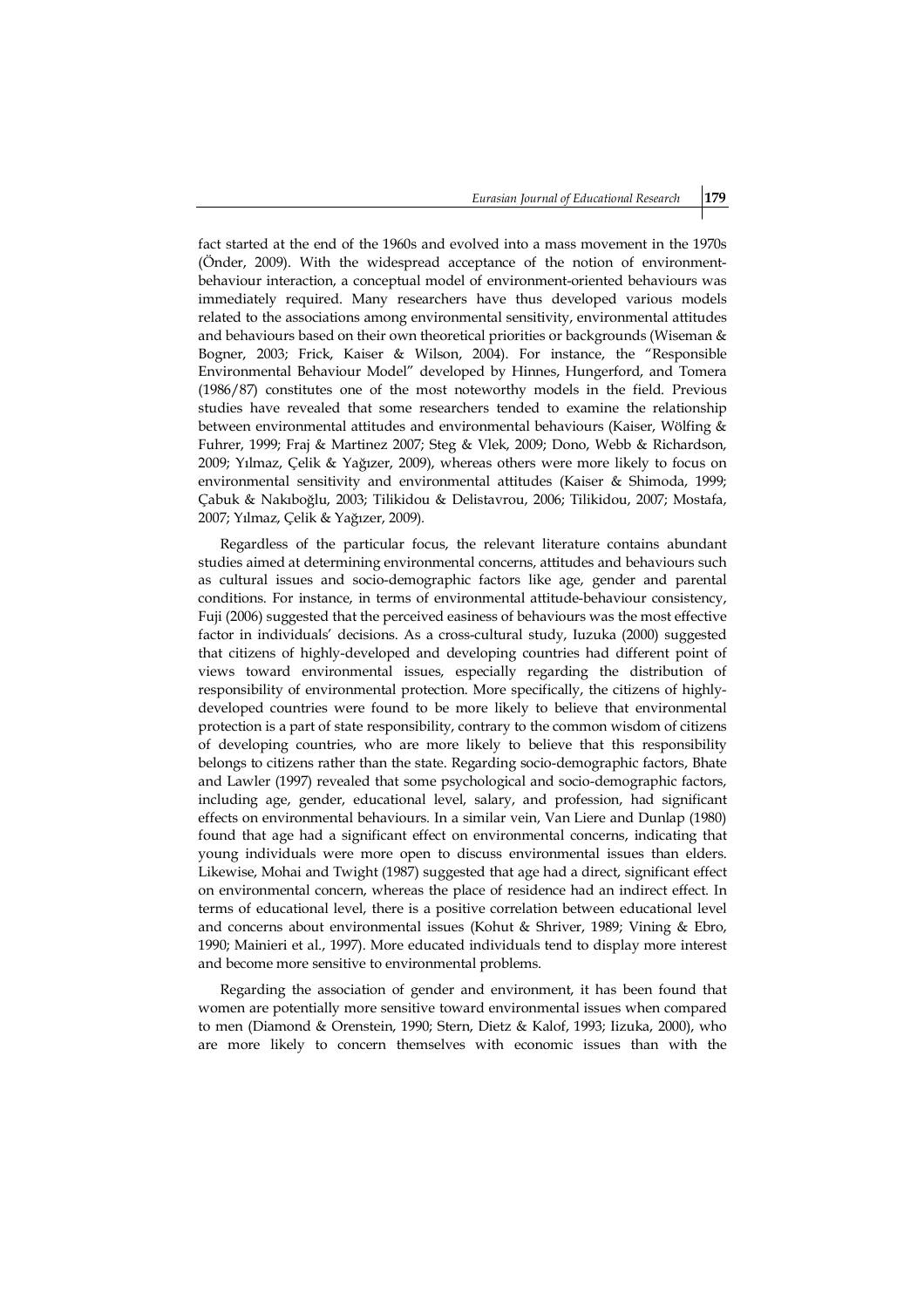environment (Passino & Lounsbury, 1976; Vanlier & Dunlap, 1980; Iizuka, 2000). Similarly, in terms of parental conditions, studies have demonstrated that mothers were more concerned and worried about environmental issues than fathers (George & Southwell, 1986; Dietz, Stern & Guagnano, 1998). More specifically, while mothers were more concerned about issues relating to the family's welfare and health, including quality of local environmental conditions such as water, air, and solid wastes, fathers were more concerned about the monetary and economic issues of the family (George & Southwell, 1986; Dietz, Stern & Guagnano, 1998). This difference is mostly derived from gender roles of parents. In sum, there have been many studies on the socio-demographic factors which determine environmental attitudes and behaviours. In the context of this body of research, this study aims to examine the extent to which students' environmental protection commitments are affected by environmental sensitivities/insensitivities and whether these two factors would be predictors of environment-friendly consumption behaviours, using the Structural Equation Model (SEM) with a particular emphasis on the mothers' educational levels.

## **Method**

#### *Research Design*

The aim of this study is to determine the effects of mothers of university students on the students' environmental protection commitments and environmental behaviours. The population under study is the mothers of students at Eskişehir Osmangazi University.

## *Sample*

Since the general proportion of the attitudes and behaviors of the population within the frame of research was not obvious, the contingent sampling technique was not applicable. Assuming the normality assumption is met, the method that grounds on the acceptable error level was used to determine the volume of the sample. In the equation, which is calculated by using the formula indicating that the number of units to which the scale is carried out,  $n = \{(z^2)(\sigma^2)\}/(d^2)$ , the volume of sample was calculated as 500, with 0.05 significance level,  $z=1.96$ , d (sensitivity) =0.043, and p and q values of 0.5. After determining sampling, the scale was administered randomly to 520 students at Eskişehir Osmangazi University. Out of 520 scales, 43 were excluded from the study due to incorrect or insufficient administration.

## *Research Instruments*

As a pilot study, the prepared scale was applied to 60 randomly chosen students. As a result, the scale was re-modified following the removal of non-understandable items. The scale used in the study consists of three dimensions: Environmental Protection Commitment (A), Environment-Friendly Consumption (B), Environmental Sensitivity (C1) / Insensitivity (C2). The Environmental Protection Commitment dimension, consisting of 20 items, is a 5-point Likert-type subscale ranging from 1 (cannot definitely commit) to 5 (can cefinitely commit) and was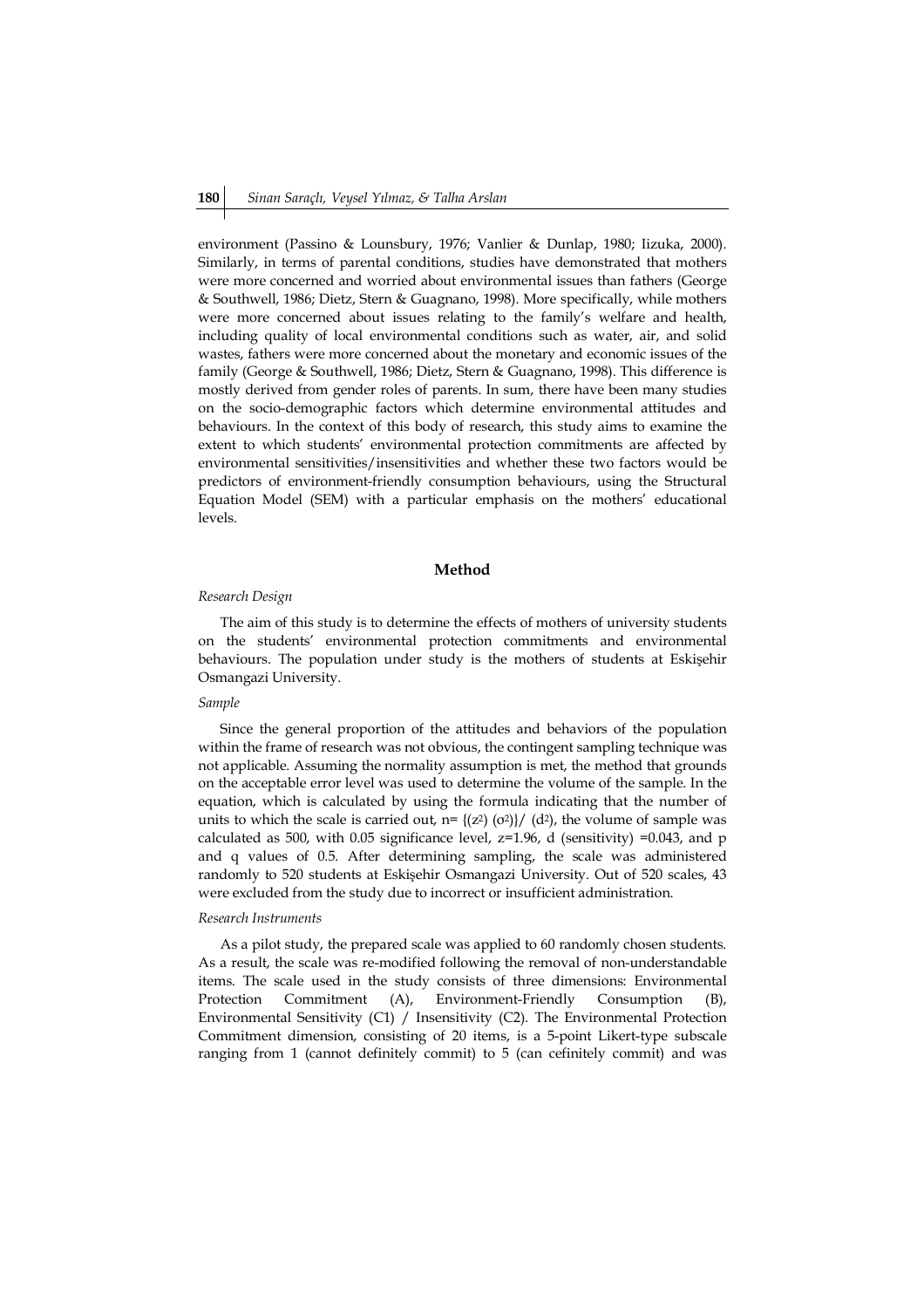developed by the authors. The Environment-Friendly Consumption dimension, which consists of 7 items, is 5-point Likert-type subscale ranging from 1 (never) to 5 (always). The Environmental Sensitivity/Insensitivity dimension is a 12-item, 5-point Likert-type subscale ranging from 1 (definitely disagree) to 5 (definitely agree). The Environment-Friendly Consumption and Environmental Sensitivity/Insensitivity dimensions were constructed on the basis of the studies conducted by Fraj and Martinez (2007), Tilikidou and Delistavrou (2008), Yılmaz, Çelik and Yağızer (2009).

#### *Data Analyses*

The theoretical premise of this study is based on the theory of planned behavior. The theory of planned behavior was formulated by Ajzen (1985) within the development of the theory of reasoned action (Ajzen & Fishbein, 1980). According to this theory, human behavior is determined by certain factors and exhibits itself in a planned manner. First, an "intention" has to emerge in order to motivate people to demonstrate planned behavior. Factors affecting intention include "attitude towards the behavior", "subjective norm", and "perceived behavioral control". Secondly, "behavior" is directly influenced by intention (Ajzen, 1985; Ajzen, 1991; Ajzen, 2005; Ajzen & Fishbein, 2000). The theory of planned behavior is shown in Figure 1.



**Figure 1.** *Theory of Planned Behavior (Ajzen, 2005)*

In this study, the Environmental Sensitivity and Environmental Insensitivity factors were used as substitutes for the attitude towards the behavior, subjective norm, and perceived behavioral control factors. The Environmental Protection Commitment factor was used as a substitute for intention, and the Environment-Friendly Consumption factor replaced the behavior factor on the basis of planned behavior theory. In this study, then, the theory of planned behavior constituted a theoretical basis in explaining the causal relationships among factors.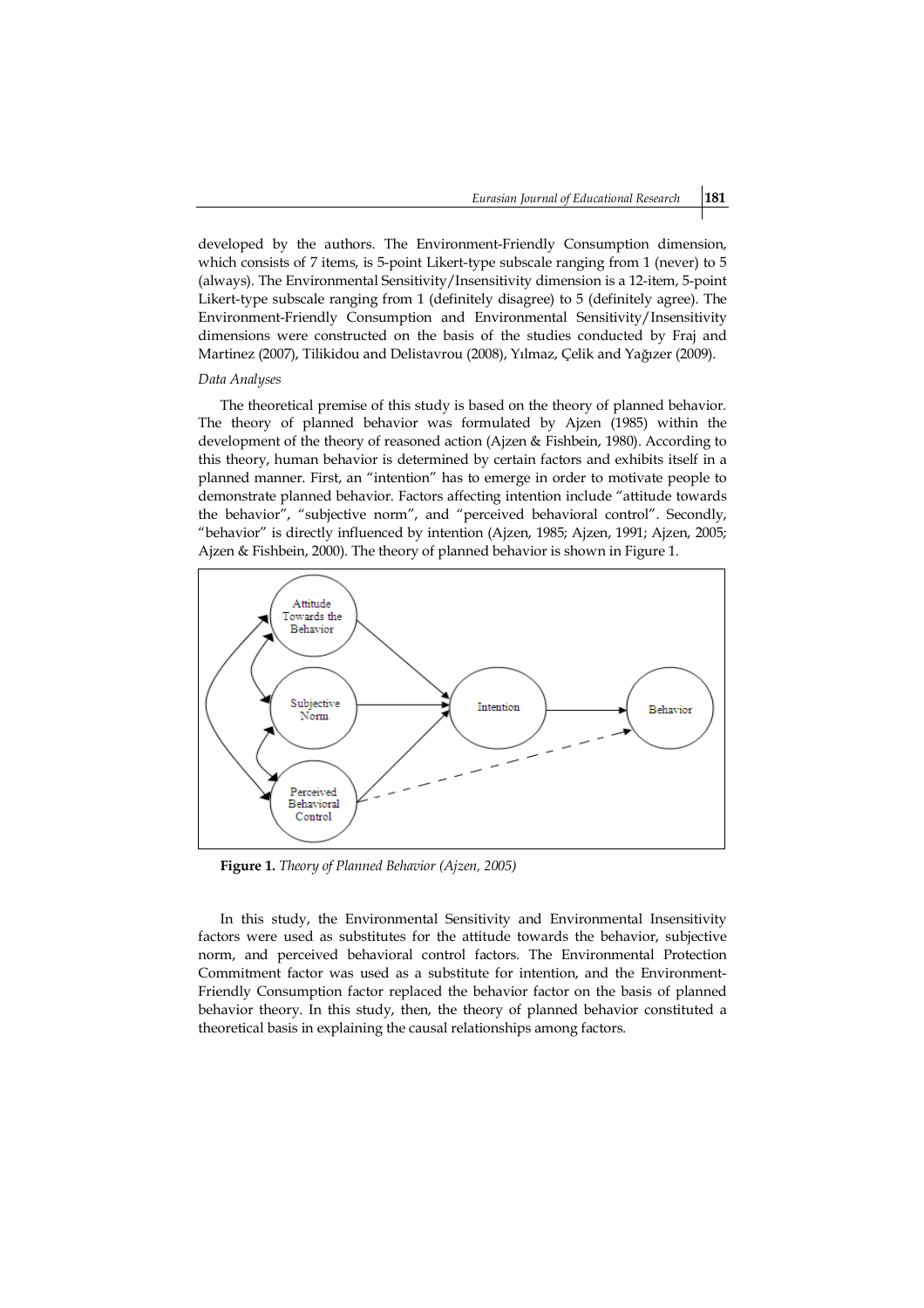Our model suggested Environmental Sensitivity (C1) and Environmental Insensitivity (C2) as the predictors of Environmental Protection Commitment (A) and the Environmental Protection Commitment (A) as the predictor of Environment-Friendly Consumption (B) (see Figure 2). This study examined three hypotheses - H<sub>1</sub>,  $H_2$  and  $H_3$  – which, in reference to Figure 2, represent relationships C1 $\rightarrow$ A, C2 $\rightarrow$ A and  $A\rightarrow B$ , respectively.



**Figure 2.** *Proposed Model*

So far, a review of the literature has displayed that environmental sensitivity and insensitivity lead to an increase and decrease in environmental attitude, respectively, and that this attitude determines environmental behavior (Kaiser, Wölfing & Fuhrer, 1999; Fraj & Martinez, 2007; Tilikidou & Delistavrou, 2006; Tilikidou, 2007; Yılmaz, Çelik & Yağızer, 2009). As can be seen in Table 1, it is assumed that a one-unit increase in the suggested model in the students' Environmental Sensitivity (C1) would result in an increase in their volunteering for Environmental Protection Commitment (A); that a one-unit increase in their Environmental Insensitivity (C2) would result in a decrease in their Environmental Protection Commitments (A); and that an increase in their Environmental Protection Commitments (A) would lead to an increase in their Environment-Friendly Consumption (B) behaviors.

## Table 1

*Study Hypotheses*

**H<sup>1</sup>** As the students' environmental sensitivity increases, their environmental protection commitment increases.

**H<sup>2</sup>** As the students' environmental insensitivity increases, their environmental protection commitment decreases.

**H<sup>3</sup>** As the students' environmental protection commitment increases, their environmentfriendly consumption behaviors increase.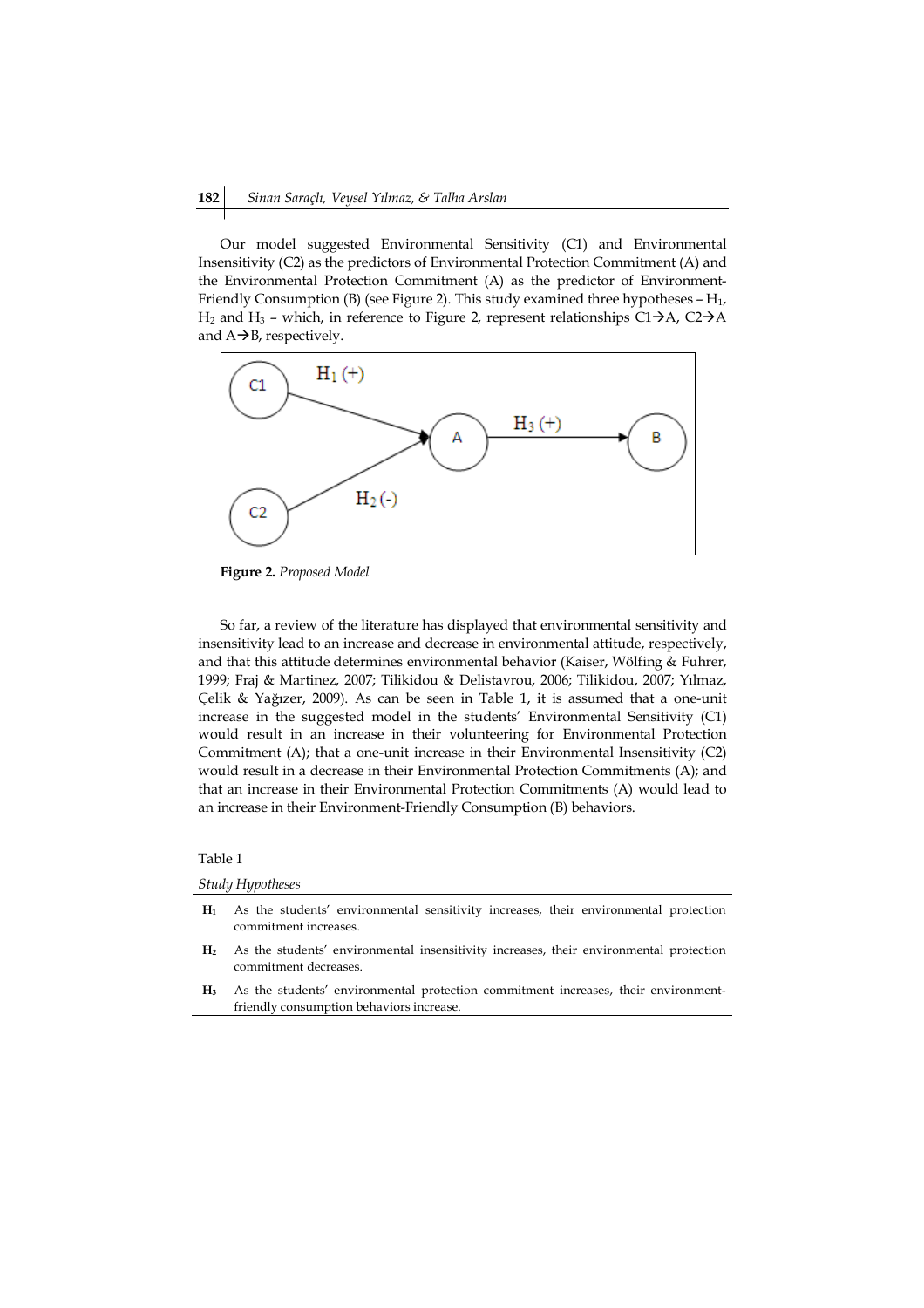#### *Structural Equation Model (SEM)*

Structural Equation Modeling (SEM) is a statistical technique for testing and estimating causal relationships using a combination of statistical data and qualitative causal assumptions. It is used in social, behavioral and educational sciences, particularly in psychology, biology, economy, marketing and medicine. SEM is a comprehensive statistical method used in testing hypotheses about causal relationships among observed and unobserved (latent) variables and has proved useful in solving problems in formulating theoretical constructions (Schumacker & Lomax, 2004; Reisinger & Turner, 1999; Raykov & Marcoulides, 2006; Yılmaz, 2004). SEM also can expand the explanatory ability and statistical efficiency for model testing with a single comprehensive method (Pang, 1996). While it has potential for decision support modeling, it is probably most useful for theory testing, which is a key phase in developing models (see Byrne, 1998; Cheng, 2001; Cudeck, Toit, & Sörbom, 2000; Hayduk, 1987; Jöreskog & Sörbom, 2001).

There are more than one goodness of fit indices for Structural Equation Model. The most commonly used test statistics in SEM are likelihood ratio chi-square statistics  $(\chi^2)$ , root mean square error of approximation statistics (RMSEA), goodness of fit index statistics (GFI) and adjusted goodness of fit index statistics (AGFI). If the value of  $\{\chi^2/df\}$  is less than 3, it means that there is an acceptable fit. If the RMSEA is less than 0.05, it shows the perfect fit, 0.05< RMSEA <0.1 is close to perfect, whereas RMSEA > 0.1 indicates a poor fit. Statistics of GFI is used similar to the statistics of coefficient of determination *(R2)* in Regression Analysis. Statistics of AGFI is used similar to the statistics of adjusted coefficient of determination in Regression Analysis. Statistics of AGFI and GFI have value between 0 and 1, where values close to 1 gernerally means that the model fits well. Otherwise, if the value of Mardia-Based Kappa is close to 0 and the value of Relative Multivariate Kurtosis is close to 1, it means that the model has the assumption of normality (Tabachnick & Fidell, 2007; Schumacker & Lomax, 2004; Raykov & Marcoulides, 2006; Jöreskog & Sorbom, 2001).

As seen in Table 5 and Table 4, our findings revealed that the mother's education level significantly affected the C1, C2, A and B factors. Therefore, the hypotheses given in Table 2 were further developed in order to investigate the extent to which the mother's education level would affect the relationships in the model.

#### Table 2

*Hypotheses Tested by the Mother's Educational Level*

- **H<sup>1</sup>** Educational levels of students' mothers have a significant effect on their environmental sensitivity.
- **H<sup>2</sup>** Educational levels of students' mothers have a significant effect on their environmental protection commitment.
- **H<sup>3</sup>** Educational levels of students' mothers have a significant effect on their environmentfriendly consumption behaviors.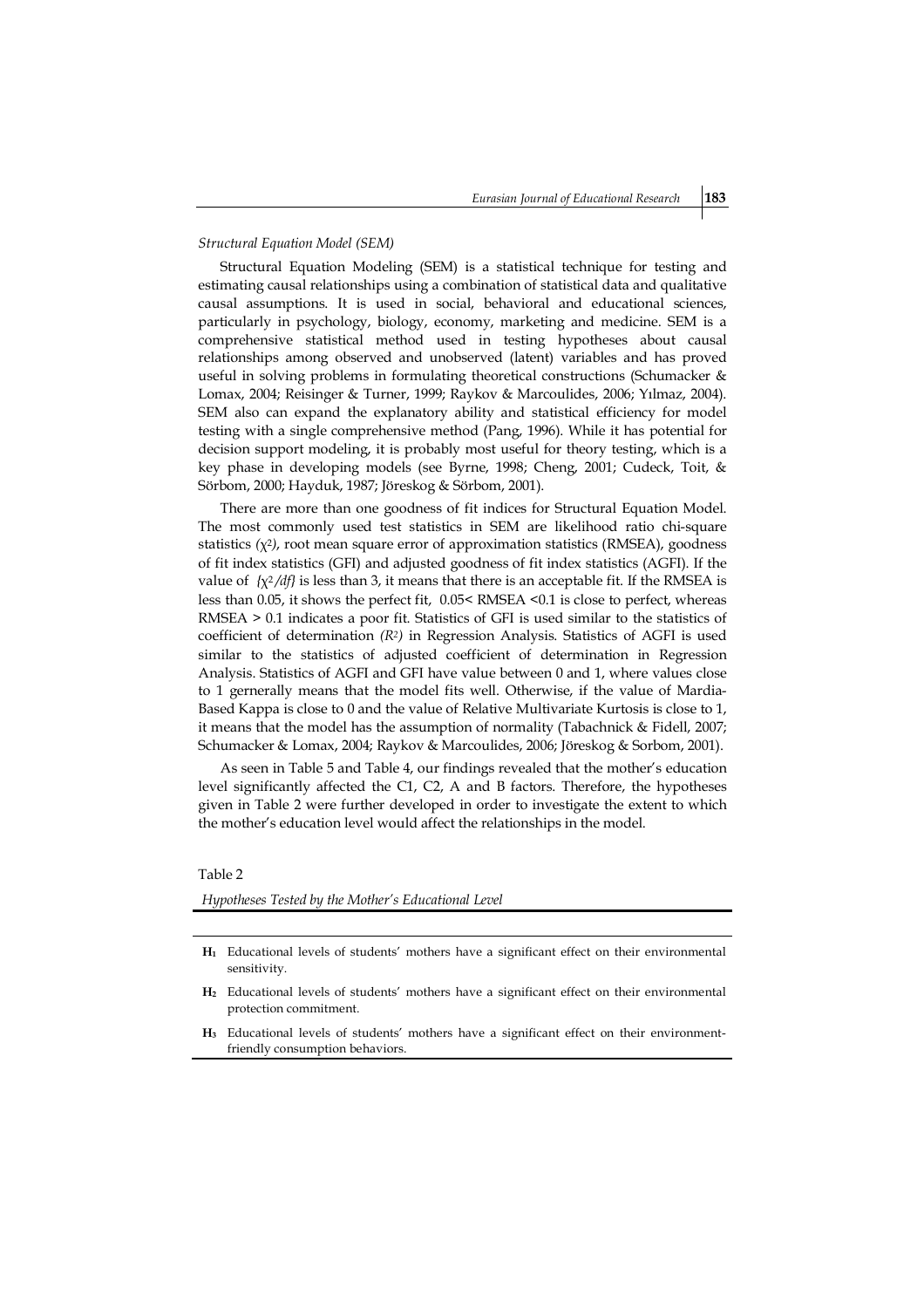## *Validity and Reliability*

As seen in Table 3, the Cronbach's α values were used to assess the reliability of the scale, and items with low reliability scores were omitted. After reliability analysis, Exploratory Factor Analysis (EFA) was applied, and the structural equation model was developed after removing items which had factor loadings lower than 0.45. The findings related to all items in the Environmental Protection Commitment dimension in the scale can be seen in Table 4.

## Table 3

*Items in the Measurement Tool*

| Factors / Cronbach Alpha(a) / Averages                                                                            | Averages |  |  |  |
|-------------------------------------------------------------------------------------------------------------------|----------|--|--|--|
| Environment Protection Commitment(A)/ Cronbach Alpha(a) = $0.708$ /Average=<br>3.54                               |          |  |  |  |
| <b>a1.</b> That I will take part in tree-planting activities (That I will plant at least one tree<br>every year). | 3.41     |  |  |  |
| a2. That I will set aside the wastes of products consumed for recycling.                                          | 3.67     |  |  |  |
| <b>a3.</b> That I will take action about nature polluters with the authority in question.                         | 3.23     |  |  |  |
| <b>a4.</b> That I will warn those in my immediate vicinity to refrain from any unnecessary<br>consumption.        | 3.74     |  |  |  |
| a5. That I will warn those harming trees and flowers in parks and gardens.                                        | 3.66     |  |  |  |
| Environment-Friendly Consumption(B)/ Cronbach Alpha(a)= $0.716$ / Average =<br>3.07                               |          |  |  |  |
| <b>b1.</b> I prefer using products produced from renewable raw materials.                                         | 3.14     |  |  |  |
| b2. I am buying products with recyclable packaging.                                                               |          |  |  |  |
| <b>b3.</b> I am buying ecological products although they are more expensive.                                      |          |  |  |  |
| <b>b4.</b> I am buying the products of companies backing environment projects.                                    |          |  |  |  |
| Environmental Sensitivity(C1)/ Cronbach Alpha(a)= $0.784$ /Average = 4.08                                         |          |  |  |  |
| c1.1. It annoys me to see that factory wastes cause environment pollution.                                        | 3.95     |  |  |  |
| c1.2. Environmental pollution worries me.                                                                         | 4.20     |  |  |  |
| c1.3. I am concerned about the effects of air pollution on my family's and me.                                    | 4.02     |  |  |  |
| c1.4. I am afraid environmental pollution will made the world an uninhabitable<br>place.                          | 4.15     |  |  |  |
| Environmental Insensitivity(C2)/ Cronbach Alpha(a) = $0.814$ / Average = 2.12                                     |          |  |  |  |
| c2.1. I never have serious concerns about issues like water and marine pollution.                                 | 2.08     |  |  |  |
| <b>c2.2.</b> I don't believe that the extinction of animals and plants will destroy the World.                    | 2.09     |  |  |  |
| c2.3. I believe environmental issues are being exaggerated.                                                       | 2.18     |  |  |  |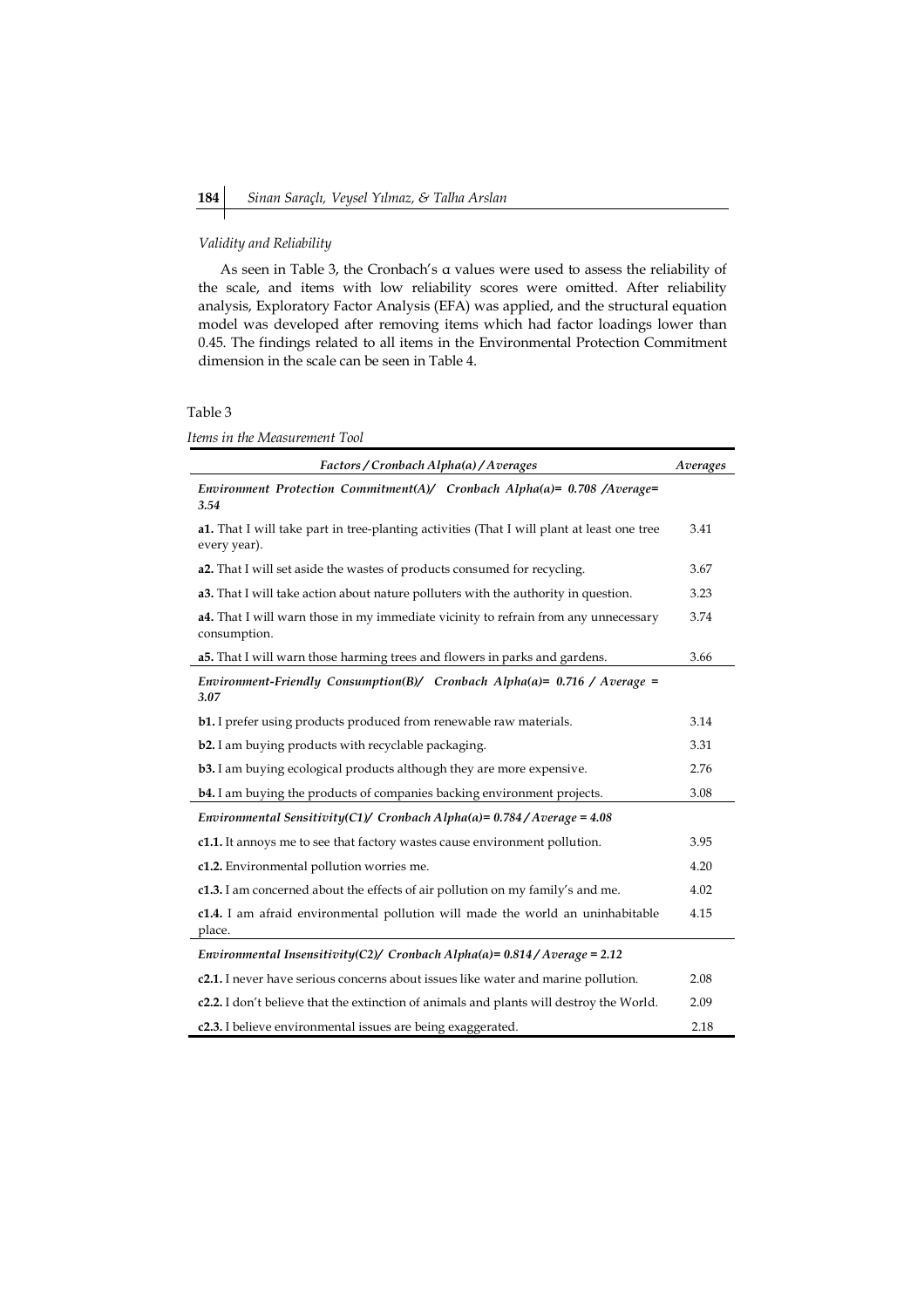

## Eurasian Journal of Educational Research, Issue 55, 2014, 177-200

#### Table 4

*Summary of items of Environmental Protection Commitment*

| Items                                                                                                                                                                                                            |      | Gender | Mother Education Level |                     |            |                    |                             |
|------------------------------------------------------------------------------------------------------------------------------------------------------------------------------------------------------------------|------|--------|------------------------|---------------------|------------|--------------------|-----------------------------|
|                                                                                                                                                                                                                  |      | Male   | Elementary<br>School   | Secondary<br>School | University | (Gender)           | (Mother<br>Education level) |
| a1. That I will take part in tree-planting activities                                                                                                                                                            | 3.56 | 3.31   | 3.38                   | 3.29                | 3.60       | $2.60**$           | $3.86**$                    |
| a2. That I will set aside the wastes of products consumed for recycling                                                                                                                                          | 3.90 | 3.51   | 3.71                   | 3.56                | 3.77       | $4.30***$          | 2.14N.S.                    |
| a3. That I will take action about nature polluters with the local authorities                                                                                                                                    | 3.36 | 3.14   | 3.27                   | 3.08                | 3.38       | $2.24*$            | $3.70*$                     |
| a4. That I will warn those in my immediate vicinity to refrain from any unnecessary<br>consumption                                                                                                               | 3.87 | 3.64   | 3.83                   | 3.57                | 3.87       | $2.89**$           | $6.38**$                    |
| a5. That I will warn those harming trees and flowers in parks and gardens                                                                                                                                        | 3.85 | 3.56   | 3.70                   | 3.60                | 3.74       | $3.46***$          | 1.05N.S.                    |
| a6. That I will fight those endangering the nature                                                                                                                                                               | 3.70 | 3.41   | 3.54                   | 3.45                | 3.62       | $3.47***$          | 1.44 <sup>NS</sup>          |
| a7. That I will show no violence and aggression towards the environment I live in and<br>what is inside it                                                                                                       | 4.19 | 3.89   | 4.08                   | 3.98                | 3.99       | $3.38***$          | $0.41$ <sub>N.S.</sub>      |
| a8. That I will not directly and indirectly harm my environment with economic<br>concerns in my business and private life                                                                                        | 3.96 | 3.72   | 3.81                   | 3.75                | 3.92       | $3.01$ **          | 1.48 <sup>N.S.</sup>        |
| a9. That I will do my best to make the environment I live in more livable                                                                                                                                        | 3.96 | 3.86   | 4.01                   | 3.84                | 3.89       | 1.31 <sub>NS</sub> | $1.62$ <sub>N.S.</sub>      |
| a10. That I will take part in environmental cleaning campaigns                                                                                                                                                   |      | 3.07   | 3.14                   | 3.05                | 3.50       | $3.91***$          | $9.10***$                   |
| a11. That I will resist the destruction of world resources irresponsibly thinking that<br>they are limited                                                                                                       | 3.95 | 3.72   | 3.88                   | 3.71                | 3.90       | $2.88**$           | 2.33N.S.                    |
| a12. That I will make no unnecessary consumption to make sure pollution is<br>eliminated at its source                                                                                                           | 3.91 | 3.68   | 3.83                   | 3.68                | 3.85       | $2.94**$           | 2.14 <sub>N.S.</sub>        |
| a13. That I will use products produced from non-renewable resources like<br>underground oil, coal, natural gas and mines in an economical manner because we<br>will be unable to replace them with new resources | 3.91 | 3.68   | 3.95                   | 3.64                | 3.8        | $2.81**$           | $4.33**$                    |
| a14. That I will turn it off/fix it, when I see a dripping tap                                                                                                                                                   | 4.32 | 4.07   | 4.31                   | 4.12                | 4.16       | $3.22***$          | 2.24N.S.                    |
| a15. That I will check and switch off unnecessarily used lights                                                                                                                                                  | 4.32 | 4.15   | 4.35                   | 4.15                | 4.20       | $2.24*$            | 2.32N.S.                    |
| a16. That I will use the back of papers when I am studying                                                                                                                                                       |      | 3.96   | 4.15                   | 4.04                | 4.11       | $3.81***$          | $0.60$ <sub>N.S.</sub>      |
| a17. That I will warn those polluting the nature                                                                                                                                                                 | 3.74 | 3.53   | 3.66                   | 3.52                | 3.70       | $2.44*$            | 1.73N.S.                    |
| a18. That I will be an actively involved member of nature and environment                                                                                                                                        |      | 2.94   | 2.97                   | 2.94                | 3.41       | $3.94***$          | $10.30***$                  |
| organizations like Tema <sup>a</sup>                                                                                                                                                                             |      |        |                        |                     |            |                    |                             |
| a19. That I will work on a voluntary basis for nature and human beings                                                                                                                                           | 3.57 | 3.06   | 3.23                   | 3.11                | 3.49       | $5.55***$          | $6.24**$                    |
| a20. That I will observe the articles of this contract in order to leave a cleaner world to<br>newer generations                                                                                                 | 3.96 | 3.66   | 3.87                   | 3.66                | 3.88       | $3.61***$          | $3.06*$                     |

**185**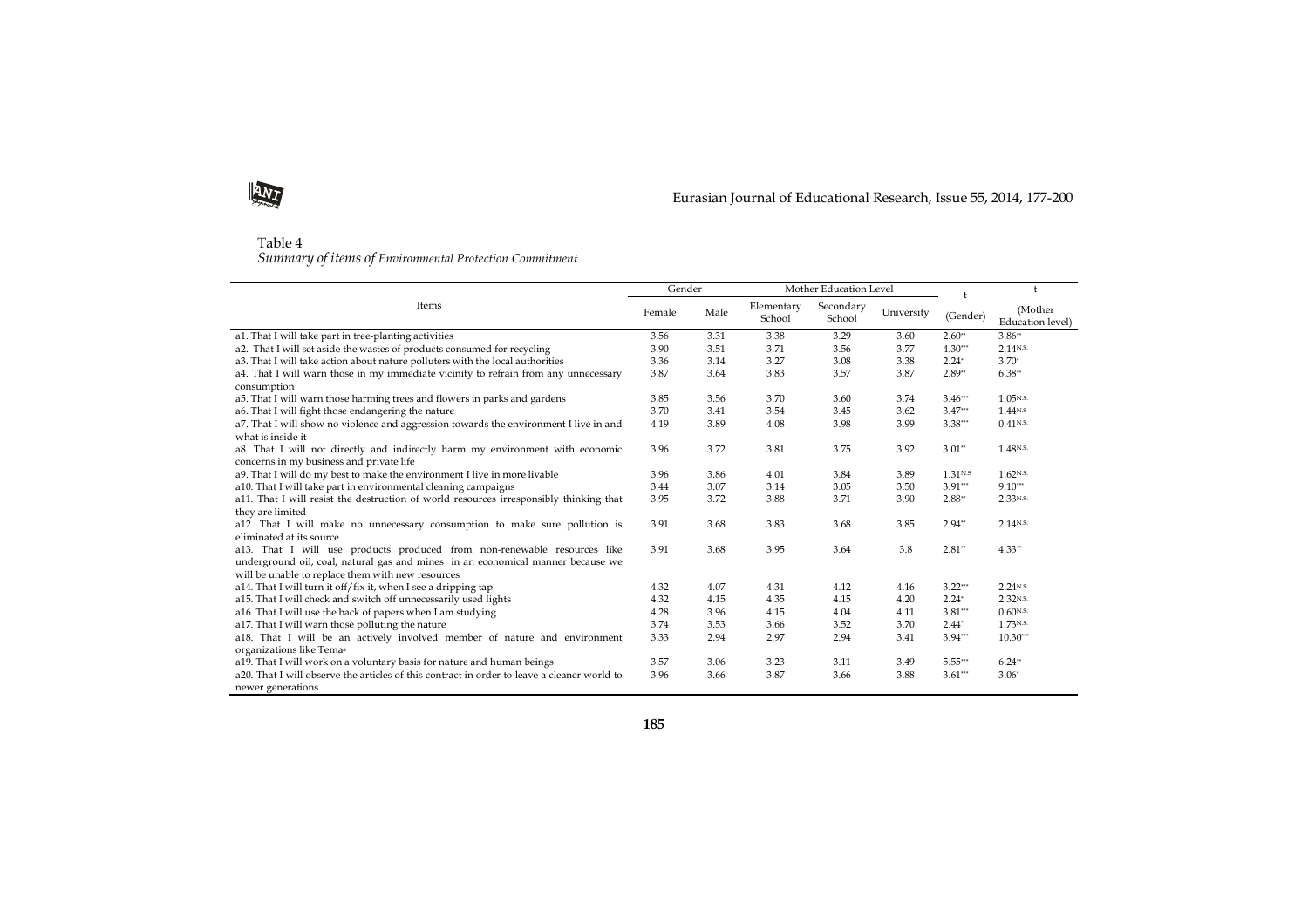#### **Results**

Among all participants, 40.9% were women and 59.1% were men. Regarding the mothers' education level, 26.8% of participants' mothers' were elementary school graduates, 40.7% were high school graduates and 32.5% were university graduates. In terms of the place of residence of the students' families, 69.4% lived in cities, 23.3% in districts and 7.3% in villages.

Regarding the factors used in the study, the mean scores of the Environmental Protection Commitment (A), Environment-Friendly Consumption (B), Environmental Sensitivity (C1) and Environmental Insensitivity (C2) factors were calculated as 3.54, 3.07, 4.08 and 2.12, respectively. On the basis of these mean scores, it can be concluded that the study participants' environmental sensitivity was high and that their environment-friendly consumption behaviours remained at a level close to the mean.

Gender had a significant effect on the Environmental Protection Commitment (A), Environmental Sensitivity (C1) and Environmental Insensitivity (C2) factors, but not on the Environment-Friendly Consumption (B) factor (see Table 5).

Regarding the place of domicile of the participants' families, no significant difference was obtained in relation to the Environment-Friendly Consumption (B), Environmental Sensitivity (C1) or Environmental Insensitivity (C2) factors in terms of the mean scores of living in the city and district. On the other hand, there was a significant difference between the mean scores in the village as compared to those for the city and district.

As to the mothers' levels of education, a significant difference was obtained between the mean scores of elementary school, high school and university graduates in relation to the Environmental Protection Commitment (A), Environment-Friendly Consumption (B), Environmental Sensitivity (C1) and Environmental Insensitivity (C2) factors. A significant difference was also found between the mean scores of Environmental Protection Commitment (A) among students whose mothers were university graduates and those whose mothers were elementary school and high school graduates. Table 5 shows ANOVA results related to socio-demographic variables such as gender, mother's educational level, father's educational level, and the family's place of domicile.

ANI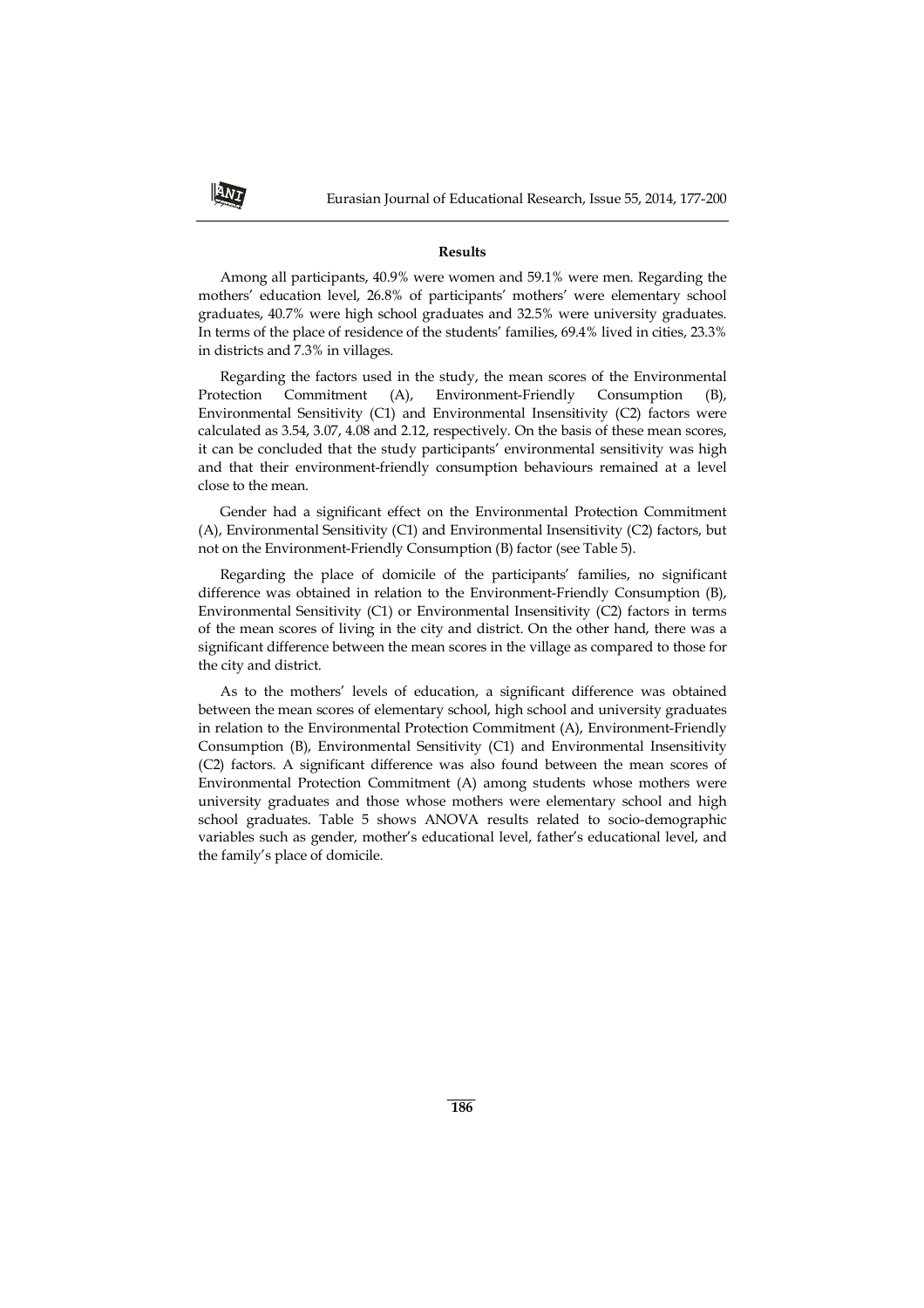|                                                                                                  | Table 5                                                              |                          |                            |            |                      |  |  |
|--------------------------------------------------------------------------------------------------|----------------------------------------------------------------------|--------------------------|----------------------------|------------|----------------------|--|--|
|                                                                                                  | The Effects of Socio-Demographic Variables on Mean Scores of Factors |                          |                            |            |                      |  |  |
|                                                                                                  | Mother's educational level                                           |                          |                            |            |                      |  |  |
|                                                                                                  |                                                                      | <b>Elementary Scholl</b> | High Scholl                | University | F<br>statistics      |  |  |
|                                                                                                  | А                                                                    | 3.58                     | 3.42                       | 3.67       | $6.57**$             |  |  |
| Factors                                                                                          | B                                                                    | 3.07                     | 2.94                       | 3.23       | $6.74***$            |  |  |
|                                                                                                  | C1                                                                   | 3.98                     | 4.22                       | 4.08       | $5.24**$             |  |  |
|                                                                                                  | C <sub>2</sub>                                                       | 1.81                     | 2.12                       | 2.37       | $9.87***$            |  |  |
|                                                                                                  |                                                                      |                          | Father's educational level |            |                      |  |  |
|                                                                                                  |                                                                      | <b>Elementary Scholl</b> | High Scholl                | University | F<br>statistics      |  |  |
|                                                                                                  | A                                                                    | 3.64                     | 3.51                       | 3.53       | 1.23 <sub>N.S.</sub> |  |  |
| Factors                                                                                          | B                                                                    | 3.16                     | 3.01                       | 3.08       | 1.26N.S.             |  |  |
|                                                                                                  | C1                                                                   | 4.29                     | 4.11                       | 3.98       | $7.56***$            |  |  |
|                                                                                                  | C <sub>2</sub>                                                       | 1.84                     | 2.03                       | 2.29       | $6.56**$             |  |  |
| The family's place of domicile                                                                   |                                                                      |                          |                            |            |                      |  |  |
|                                                                                                  |                                                                      | Village                  | <b>Districts</b>           | City       | F<br>statistics      |  |  |
|                                                                                                  | A                                                                    | 3.46                     | 3.51                       | 3.56       | 0.58N.S.             |  |  |
|                                                                                                  | B                                                                    | 3.39                     | 3.06                       | 3.04       | $3.77*$              |  |  |
| Factors                                                                                          | C1                                                                   | 3.67                     | 4.09                       | 4.12       | $7.69***$            |  |  |
|                                                                                                  | C <sub>2</sub>                                                       | 2.69                     | 2.06                       | 2.08       | $5.50**$             |  |  |
|                                                                                                  |                                                                      |                          | Gender                     |            |                      |  |  |
|                                                                                                  |                                                                      | Female                   |                            | Male       | t<br>statistics      |  |  |
|                                                                                                  | Α                                                                    | 3.71                     |                            | 3.43       | 4.54***              |  |  |
| Factors                                                                                          | B                                                                    | 3.13                     |                            | 3.03       | 1.42 <sup>N.S.</sup> |  |  |
|                                                                                                  | C1<br>4.24<br>3.97                                                   |                          | $4.45***$                  |            |                      |  |  |
|                                                                                                  | C <sub>2</sub>                                                       | 1.99                     |                            | 2.20       | $-2.14*$             |  |  |
| Significance Level of F and t statistics: *** $p \le 0.001$<br>* $p \le 0.05$<br>** $p \le 0.01$ |                                                                      |                          |                            |            |                      |  |  |

## *Findings relating to Structural Equation Models*

In this study, three Structural Equation Models (SEMs) were analyzed using the LISREL 8.80 software (Jöreskog & Sorbom, 2001). The first one, named the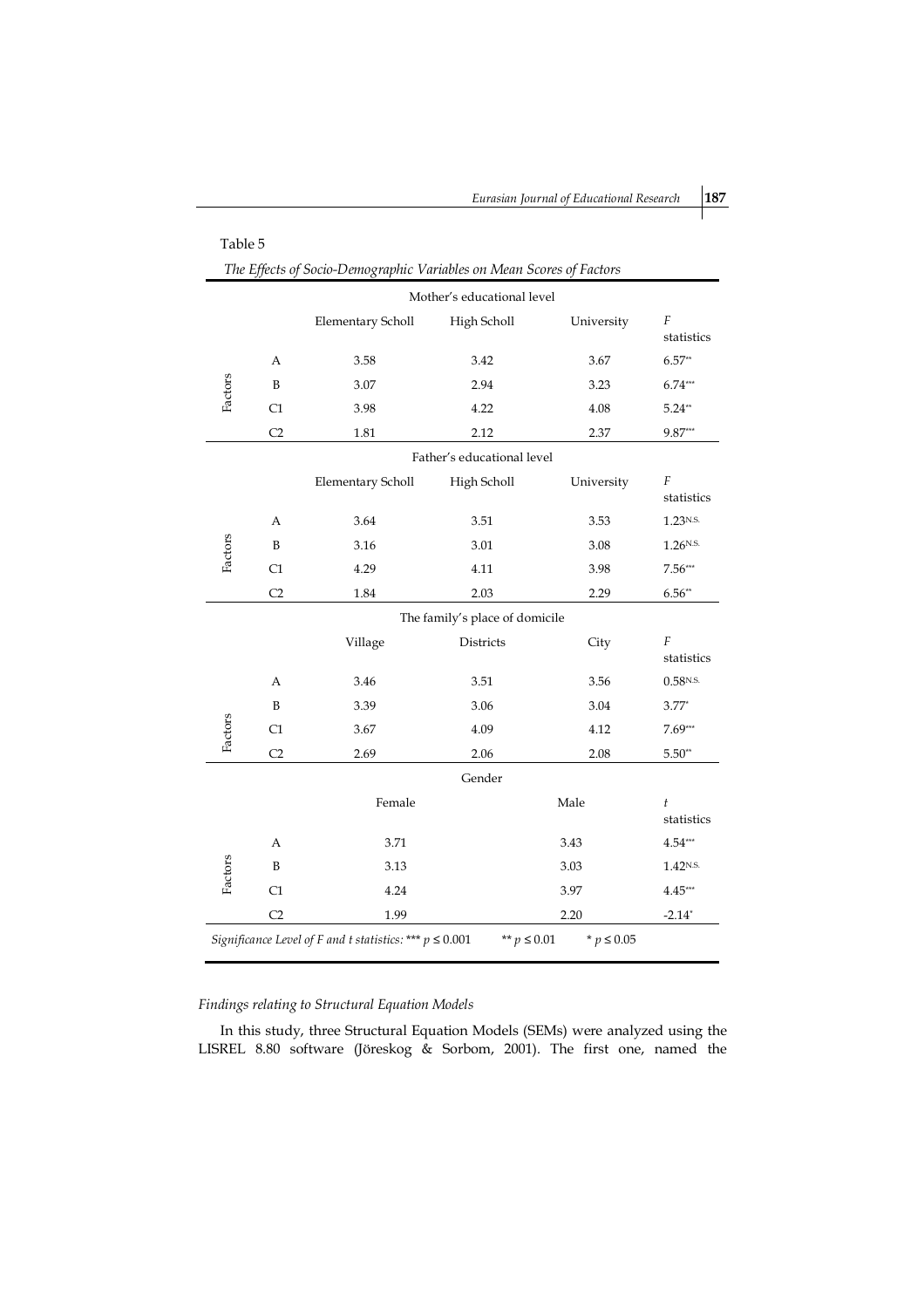"Environmentalist Behavior Model" (Model No I), included all students. This model was used to determine the extent to which the mothers' educational levels would affect the causal relationships. The other models were Model No II: "Students Having Elementary School Graduate Mothers" and Model No III: "Students Having University Graduate Mothers".

#### *Findings of Model No I*

The model's goodness of fit indices yielded the following: *χ2*(100) = 255.53; *χ2*/df =2.55, RMSEA=0.057, NFI=0.94, NNFI=0.96, PNFI=0.78, CFI=0.96; IFI= 0.96, RFI=0.93, RMR=0.054, GFI=0.94, AGFI=0.91. When examining the goodness of-fit indices, it can be concluded that the model was within acceptable limits (see Schermelleh-Engel, Moosbrugger & Müller, 2003; Byrne 1998; Hayduk 1987; Jöreskog & Sorbom 2001). Using the model-related normality hypothesis, the Mardia-Based Kappa values was calculated as 0.17 and the Relative Multivariate Kurtosis value as 1.17, indicating that the normality assumption was met. Table 6 presents the structural equations belonging to Model No I, the results related to the hypotheses and the standardized parameter estimate values.

## Table 6

| Paths<br><b>Hypotheses</b><br>Standardized parameter estimate<br>values |                                                 | t<br>values | <b>Results</b> |           |  |  |  |
|-------------------------------------------------------------------------|-------------------------------------------------|-------------|----------------|-----------|--|--|--|
| $H_1$                                                                   | $(C1) \rightarrow (A)$                          | 0.73        | 6.96           | Confirmed |  |  |  |
| H <sub>2</sub>                                                          | $(C2) \rightarrow (A)$                          | $-0.34$     | $-3.84$        | Confirmed |  |  |  |
| $H_3$                                                                   | $(A) \rightarrow (B)$                           | 0.62        | 6.21           | Confirmed |  |  |  |
|                                                                         | <b>Structural Equations</b>                     |             |                |           |  |  |  |
|                                                                         | $A = 0.73 \times 1 - 0.34 \times 12$            |             | $(R2=0.34)$    |           |  |  |  |
|                                                                         | $B = A*0.62$                                    |             | $(R2=0.38)$    |           |  |  |  |
| <b>Reduced Structural Equations</b>                                     |                                                 |             |                |           |  |  |  |
|                                                                         | $A = 0.73 \times 1 - 0.34 \times 12$            |             | $(R2=0.34)$    |           |  |  |  |
|                                                                         | $B = 0.45 \times 10^{-7} - 0.21 \times 10^{-7}$ |             | $(R2=0.13)$    |           |  |  |  |

*Standardized Parameter Estimate Values, t Values and Hypotheses (Model I)*

As seen in Table 6, the findings revealed that the university students' Environmental Sensitivity (C1) and their voluntarism in Environmental Protection Commitment (A) had significant effects on Environment-Friendly Consumption (B). Model No I's correlation matrix is presented in Table 7.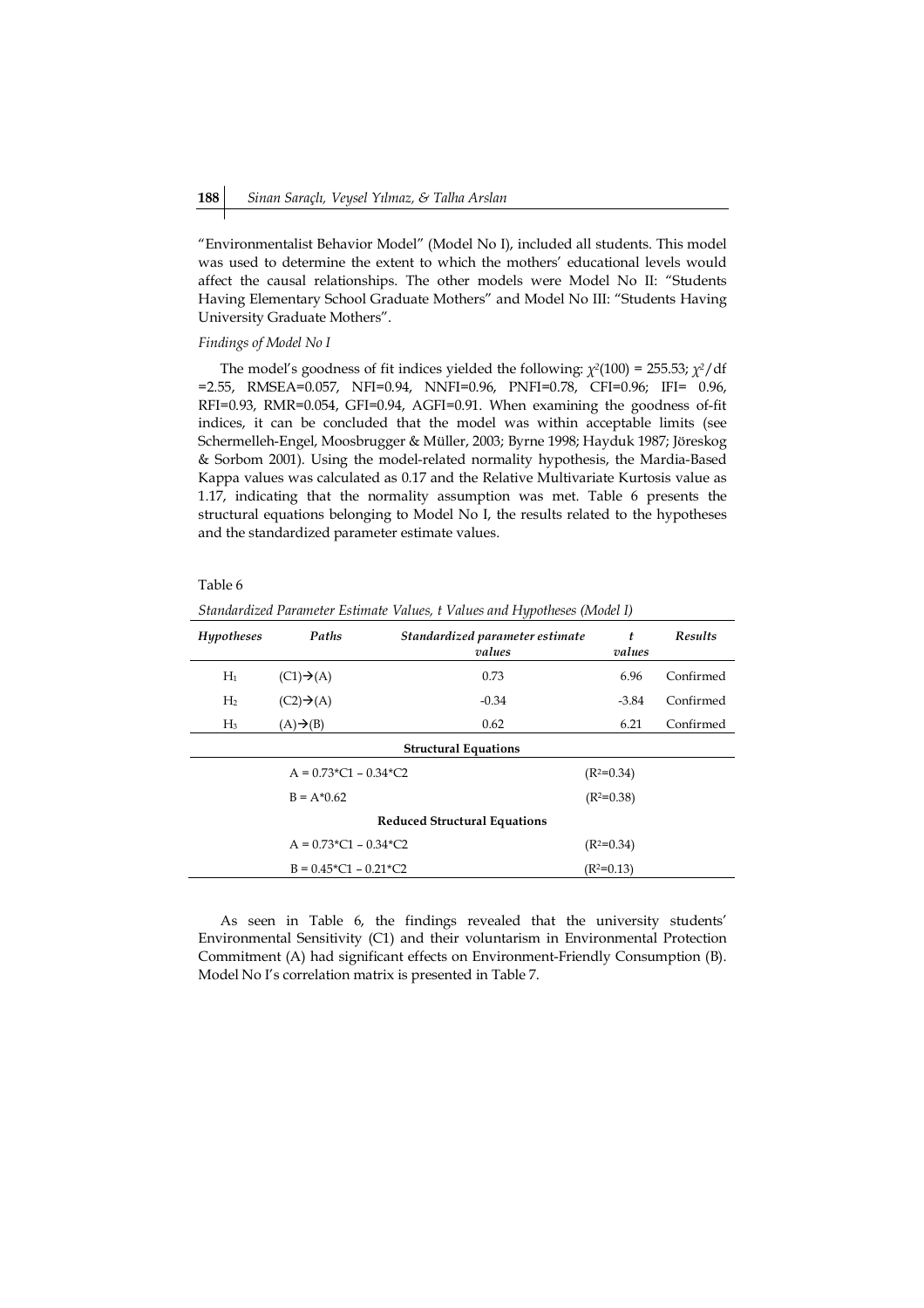## Table 7

*Correlation Matrix of Model No I*

|                | А    | B    | C1   | C2   |
|----------------|------|------|------|------|
| А              | 1.00 |      |      |      |
| B              | 0.62 | 1.00 |      |      |
| C1             | 0.51 | 0.32 | 1.00 |      |
| C <sub>2</sub> | 0.12 | 0.07 | 0.64 | 1.00 |

As seen in Figure 3, a one-unit increase in the Environmental Sensitivity (C1) and Environmental Insensitivity (C2) factors led to a 0.73-unit increase and a 0.34-unit decrease, respectively, in Environmental Protection Commitment (A). Figure 3 furthermore shows that a one-unit increase in the Environmental Protection Commitment (A) factor caused a 0.62-unit increase in Environment-Friendly Consumption (B). The indirect effects of Environmental Sensitivity (C1) and Environmental Insensitivity (C2) on Environment-Friendly Consumption (B) were calculated as 0.73\*0.62=0.45 and -0.34\*0.62=0.21, respectively, which were found to be statistically significant (*t* statistics is 5.72 for C1 and -3.58 for C2). Moreover, because the C1 $\rightarrow$ A, C2 $\rightarrow$ A and A $\rightarrow$ B relationships were found to be statistically significant,  $H_1$ ,  $H_2$  and  $H_3$  were all confirmed.  $R^2$  values of the SEMs related to factor B were calculated as 0.34, 0.38 and 0.13. An examination of the R<sup>2</sup> values shows that factor A uniquely explained 38% of the change in factor B, while factors C1 and C2 explained just 13%.

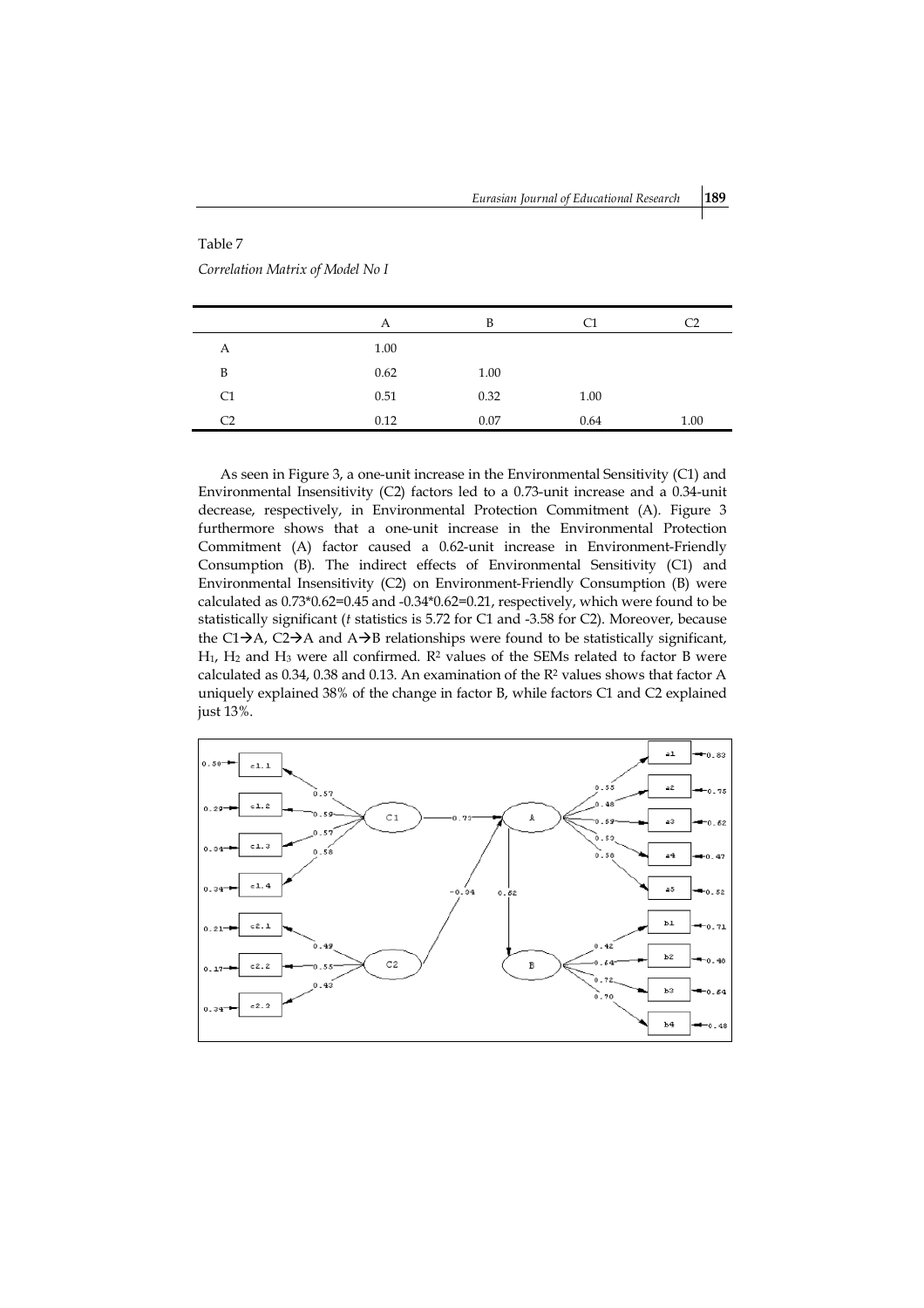#### Figure 3 *Environmentalist Protection Commitment (Model No I)*

Two different models were also established to examine the effects of the education levels of students' mothers on the C1 $\rightarrow$ A, C2 $\rightarrow$ A and A $\rightarrow$ B relationships shown in Figure 3.

## *Findings of Model No II*

Findings of the model established for students having elementary school graduate mothers are presented in Table 8. The model's goodness of fit indices were calculated as follows: *χ<sup>2</sup>* (100)=131.69; *χ2*/df =1.32, RMSEA=0.05, NFI=0.86, NNFI=0.96, PNFI=0.71, CFI=0.96; IFI= 0.96, RFI=0.83, RMR=0.04, GFI=0.89, AGFI=0.84. These indices suggested a good fit of model without any need for modification.

## Table 8

*Standardized Parameter Estimate Values, t Values and Hypotheses (Model II)*

| Hypotheses                                           | Paths<br>Standardized parameter estimate<br>values |                             | t values     | <b>Results</b>   |  |  |
|------------------------------------------------------|----------------------------------------------------|-----------------------------|--------------|------------------|--|--|
| $H_1$                                                | $(C1) \rightarrow (A)$                             | 0.42                        | 1.60         | Not<br>Confirmed |  |  |
| H <sub>2</sub>                                       | $(C2) \rightarrow (A)$                             | $-0.29$                     | $-1.17$      | Not<br>Confirmed |  |  |
| $H_3$                                                | $(A) \rightarrow (B)$                              | 0.60                        | 2.53         | Confirmed        |  |  |
|                                                      |                                                    | <b>Structural Equations</b> |              |                  |  |  |
| $A = 0.42 \times C1 - 0.29 \times C2$<br>$(R2=0.07)$ |                                                    |                             |              |                  |  |  |
|                                                      | $B = A*0.60$                                       |                             | $(R2=0.36)$  |                  |  |  |
| <b>Reduced Structural Equations</b>                  |                                                    |                             |              |                  |  |  |
|                                                      | $A = 0.42 \times C1 - 0.29 \times C2$              |                             | $(R^2=0.07)$ |                  |  |  |
|                                                      | $B = 0.25 \times 1 - 0.17 \times 2$                |                             | $(R2=0.03)$  |                  |  |  |

As a result of the analysis, it was demonstrated that the Environmental Sensitivity (C1) and Environmental Insensitivity (C2) factors had significant effects on Environmental Protection Commitment (A) in Model No II.

## *Findings of Model No III*

Model No III's findings are presented in Table 9. The model's goodness of-fit indices were calculated as follows: *χ2*(100) =217.39, *χ2*/df =2.17, RMSEA=0.087, NFI=0.87, NNFI=0.91, PNFI=0.73, CFI=0.93; IFI=0.93, RFI=0.85, RMR=0.085, GFI=0.85, AGFI=0.80. These indices indicate a good fit of model without any modification needed.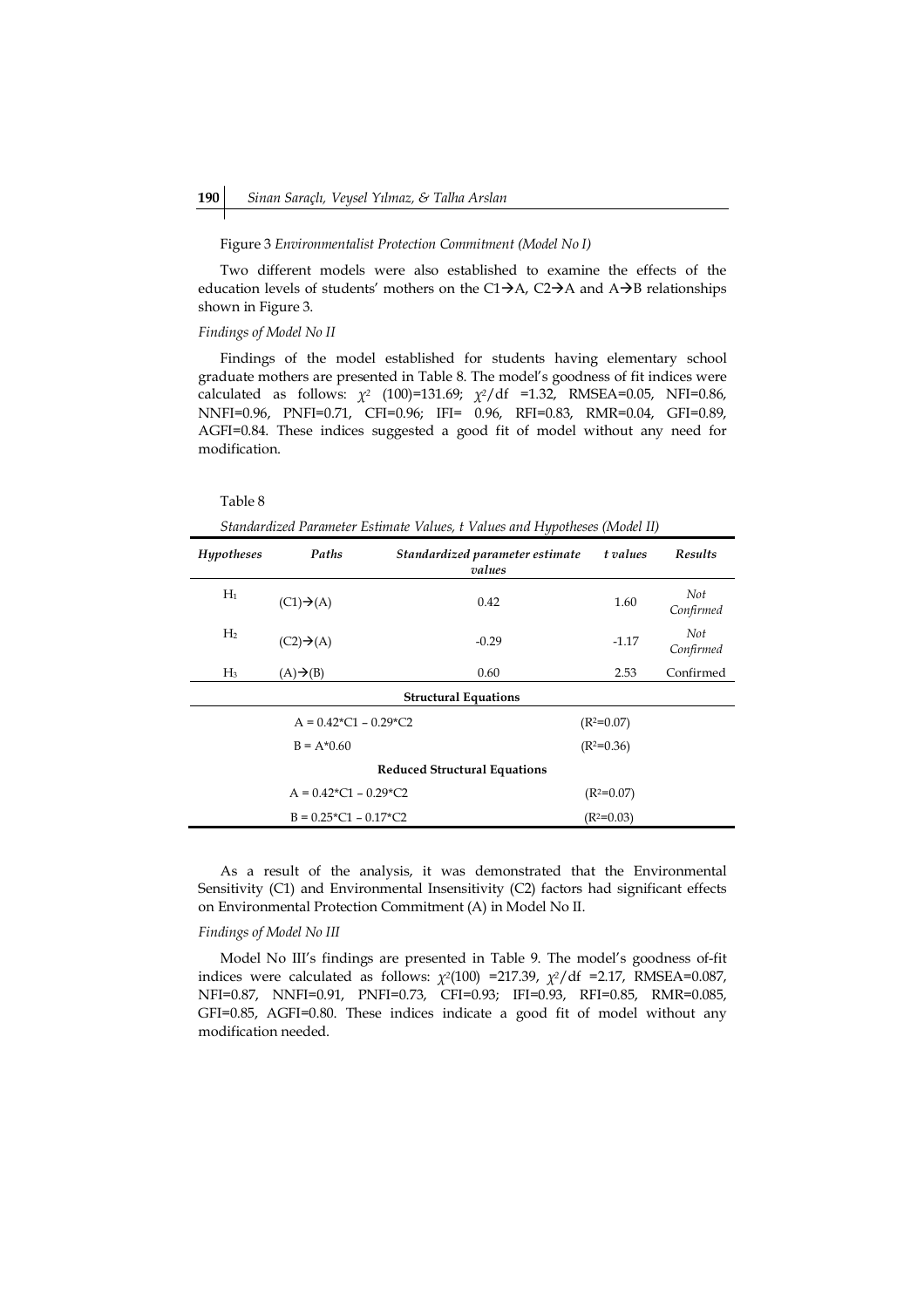*Eurasian Journal of Educational Research* **191**

| Table 9                                                                     |                                      |                                           |              |                |  |  |  |
|-----------------------------------------------------------------------------|--------------------------------------|-------------------------------------------|--------------|----------------|--|--|--|
| Standardized Parameter Estimate Values, t Values and Hypotheses (Model III) |                                      |                                           |              |                |  |  |  |
| <b>Hypotheses</b>                                                           | Paths                                | Standardized parameter estimate<br>values | t<br>values  | <b>Results</b> |  |  |  |
| $H_1$                                                                       | $(C1) \rightarrow (A)$               | 0.92                                      | 4.94         | Confirmed      |  |  |  |
| H <sub>2</sub>                                                              | $(C2) \rightarrow (A)$               | $-0.46$                                   | $-2.89$      | Confirmed      |  |  |  |
| $H_3$                                                                       | $(A) \rightarrow (B)$                | 0.69                                      | 4.05         | Confirmed      |  |  |  |
| <b>Structural Equations</b>                                                 |                                      |                                           |              |                |  |  |  |
|                                                                             | $A = 0.92 \times 1 - 0.46 \times 2$  |                                           | $(R^2=0.49)$ |                |  |  |  |
|                                                                             | $B = A*0.69$                         |                                           | $(R2=0.48)$  |                |  |  |  |
| <b>Reduced Structural Equations</b>                                         |                                      |                                           |              |                |  |  |  |
|                                                                             | $A = 0.92 \times 1 - 0.46 \times 12$ |                                           | $(R2=0.49)$  |                |  |  |  |
|                                                                             | $B = 0.64 \times 1 - 0.32 \times 12$ |                                           | $(R2=0.24)$  |                |  |  |  |

As a result of the analysis, it was demonstrated that for students with university graduate mothers, the Environmental Sensitivity (C1) and Environmental Insensitivity (C2) factors had a significant effect on Environmental Protection Commitment (A) and that the Environmental Protection Commitment (A) factor had a significant effect on Environment-Friendly Consumption (B).

The findings of Model No II and Model No III revealed that the mothers' educational levels significantly affect the students' attitudes and behaviors toward environmental issues (see the *t* statistics in Table 8 and Table 9). A summary of the  $C1\rightarrow A$ ,  $C2\rightarrow A$  and  $A\rightarrow B$  relationships in all three models is developed in Table 10 and is presented in the following section.

Table 10

| <b>Models Tested</b> |                    |           |               |                  |  |
|----------------------|--------------------|-----------|---------------|------------------|--|
|                      |                    | Model I   | Model II      | <b>Model III</b> |  |
|                      | $C1 \rightarrow A$ | Confirmed | Not Confirmed | Confirmed        |  |
| Paths                | $C2 \rightarrow A$ | Confirmed | Not Confirmed | Confirmed        |  |
|                      | $A \rightarrow B$  | Confirmed | Confirmed     | Confirmed        |  |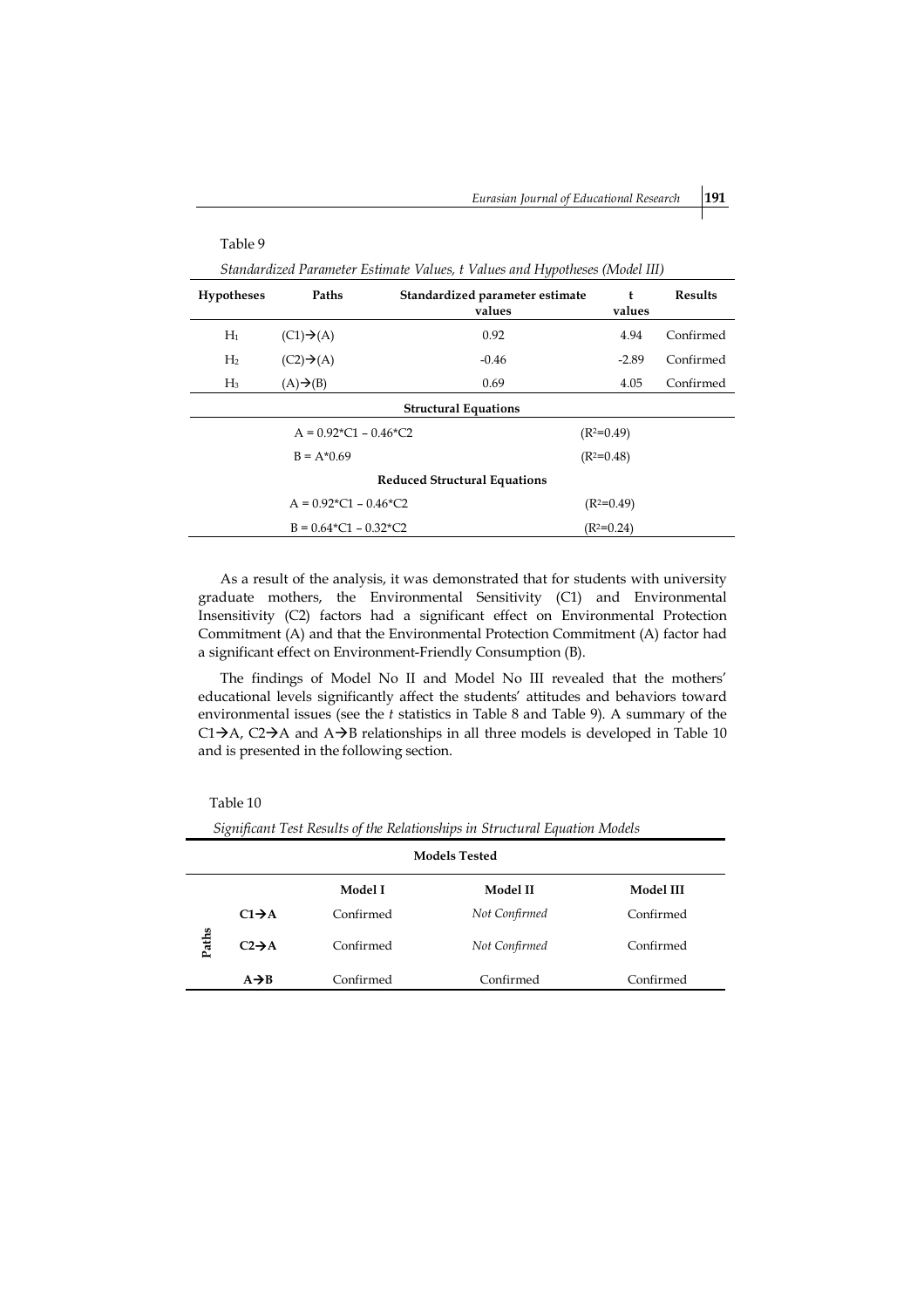## **Discussion and Conclusions**

The objective of the current study was to investigate the extent to which students' environmental protection commitments are predicted by environmental sensitivities/insensitivities and to examine whether environmental sensitivities/insensitivities factors would predict environment-friendly consumption behaviors, using the Structural Equation Model (SEM) to take into account the education level of the students' mothers'.

The study demonstrated that men had a higher rate of environmental insensitivity compared to women. In other words, men were more unwilling and reluctant to commit to the protection of nature (see Table 5:  $t=4.54$ ,  $p<0.001$ ). This finding parallels many previous studies (Diamond & Orenstein, 1990; Stern, Dietz & Kalof, 1993; Iizuka, 2000). Some researchers have suggested that women are more interested in local environmental issues compared with men, but this difference was reduced in subjects concerning national environment. It has also been stated that women have lower participation in political movements in the name of environmental protection (Mohai, 1987; Stern, Dietz & Kalof, 1993; Iizuka, 2000). In addition, the students' families' place of residence had a significant effect on environment-friendly consumption and environmental sensitivity (Table 5: *F*=3.77, *p*<0.01, *F*=7.69, *p*.<0.001, respectively). Culturally, it is expected for students to maintain their lives with their family until they reach their university education. Therefore, this result indicates that the environment where the student has lived until his/her university education may influence his/her environment-related attitudes. With this finding in mind, questions related to the duration of familyrooted attitudes, change in attitudes and the direction of these changes can be topics for further study.

Another notable finding is that the mean scores of the Environmental Protection Commitment (A), Environment-Friendly Consumption (B), Environmental Sensitivity (C1) and Environmental Insensitivity (C2) factors were positively correlated with the educational level of the students' mothers. Interestingly, the mothers' educational level had a significant effect on Environmental Protection Commitment (A), Environment-Friendly Consumption (B) and Environmental Sensitivity (C) (Table 5: *F*=6.57, *p*.<0.01, *F*=6.74, *p*.<0.001, *F*=5.24, *p*.<0.01, respectively), whereas fathers' educational level had no significant effect on Environmental Protection Commitment (A) and Environment-Friendly Consumption (B) (Table 5: *F*=1.23, *p*. ˃ 0.29, *F*=1.26, *p*.˃ 0.28, respectively). However, fathers' educational level did have a significant effect on Environmental Sensitivity (C1) and Environmental Insensitivity (C2) (Table 5: *F*=7.56, *p*.<0.001, *F*=6.56, *p*.<0.01, respectively). This surprising finding suggests that the educational levels of parents vary in determining their children's environment-related attitudes and behaviors. Because the social roles of mothers and fathers are different – largely a result of differences in gender roles – their children's environmental attitudes and behaviors are also different. During socialization, children acquire separate information from their parents through modeling. In a similar vein, there are various studies that resonate with this finding, indicating that mothers are more interested in family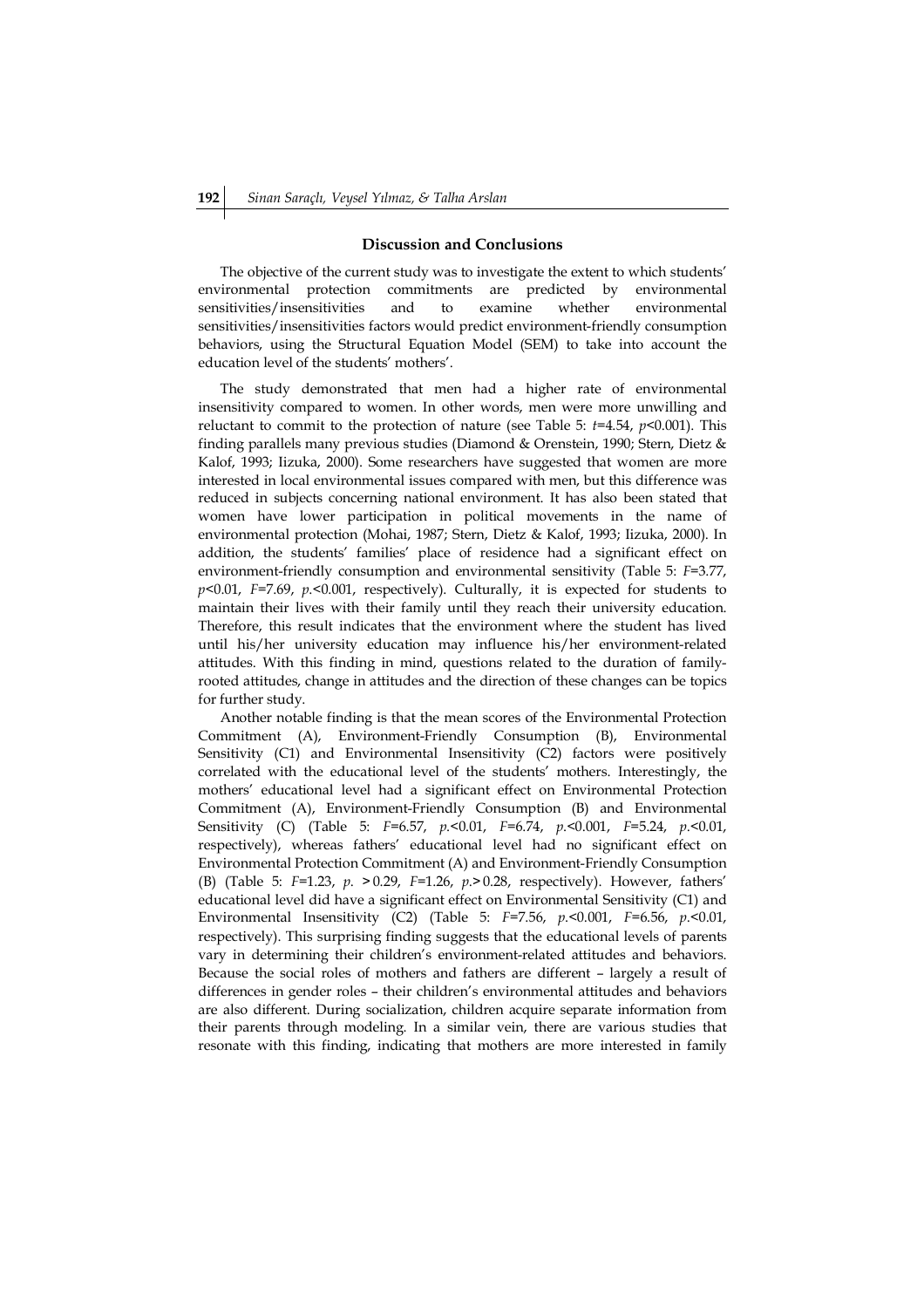welfare and health while fathers focus more on economic issues (George & Southwell, 1986; Dietz, Stern & Guagnano, 1998).

An additional important finding is that women had higher mean scores when compared to men in all items of the Environmental Protection Commitment dimension, as presented in Table 1. The lowest mean scores were obtained for items a3 ("That I will take action about nature polluters with the authority in question") and a18 ("That I will be an actively involved member of nature and environment organizations like Tema"). The highest mean scores were obtained for items a14 ("That I will turn it off/fix it, when I see a dripping tap") and a15 ("That I will check and switch off unnecessarily used lights"). These tendencies can be interpreted based on the perceived ease of these behaviors, a result which seems to parallel the findings of Fuji (2006).

To conclude, this study indicated that students' gender, their families' places of domicile and especially their mothers' educational levels lead to differences in environmental sensitivity, commitment to protect the environment and environmentfriendly consumption behaviors. One of the most remarkable findings may be that the educational levels of the mothers proved to have a significant effect on the students' environmental protection commitment and environmental behaviors. More specifically, students whose mothers had graduated from a university displayed more responsibility toward their environment, engaged more frequently in environment-friendly consumption behaviors and were more willing to protect the environment when compared with students whose mothers had completed elementary school. This finding indicates that the more education their mothers have, the more the students will tend toward environmental protection and development commitments. Namely, those students with university graduate mothers were more likely to become members of environmentalist organizations and to commit to being active environmentalists. As seen in Table 1, there is a congruency between women and students having university graduate mothers when it comes to the commitment to environmental protection. This result demonstrates that more educated women tend toward environmentalism, becoming a role model for their children in terms of environmental issues. This finding is critical when one considers that only 3.7% of mothers in Turkey are university graduates. In raising future generations to be more sensitive and dynamic toward environmental problems, it will be important to support female children's education, since many of them will one day be mothers. Thus, additional funds could be reserved within nature protection programs for developing countries to help grant female children access to university education and to create equal educational opportunities.

In conclusion, this study demonstrates that the Environmental Protection Commitment (A) factor could be used to explain the Environment-Friendly Consumption (B) variable  $(A\rightarrow B)$ . Two possible shortcomings of the study are that it used a student sampling and that it relied on novel self-report measures. Nonetheless, based on the present findings, further studies should be engaged in order to clarify these results. In sum, one of this study's most important contributions is that the children of highly educated mothers are likely to become more environmentally friendly individuals.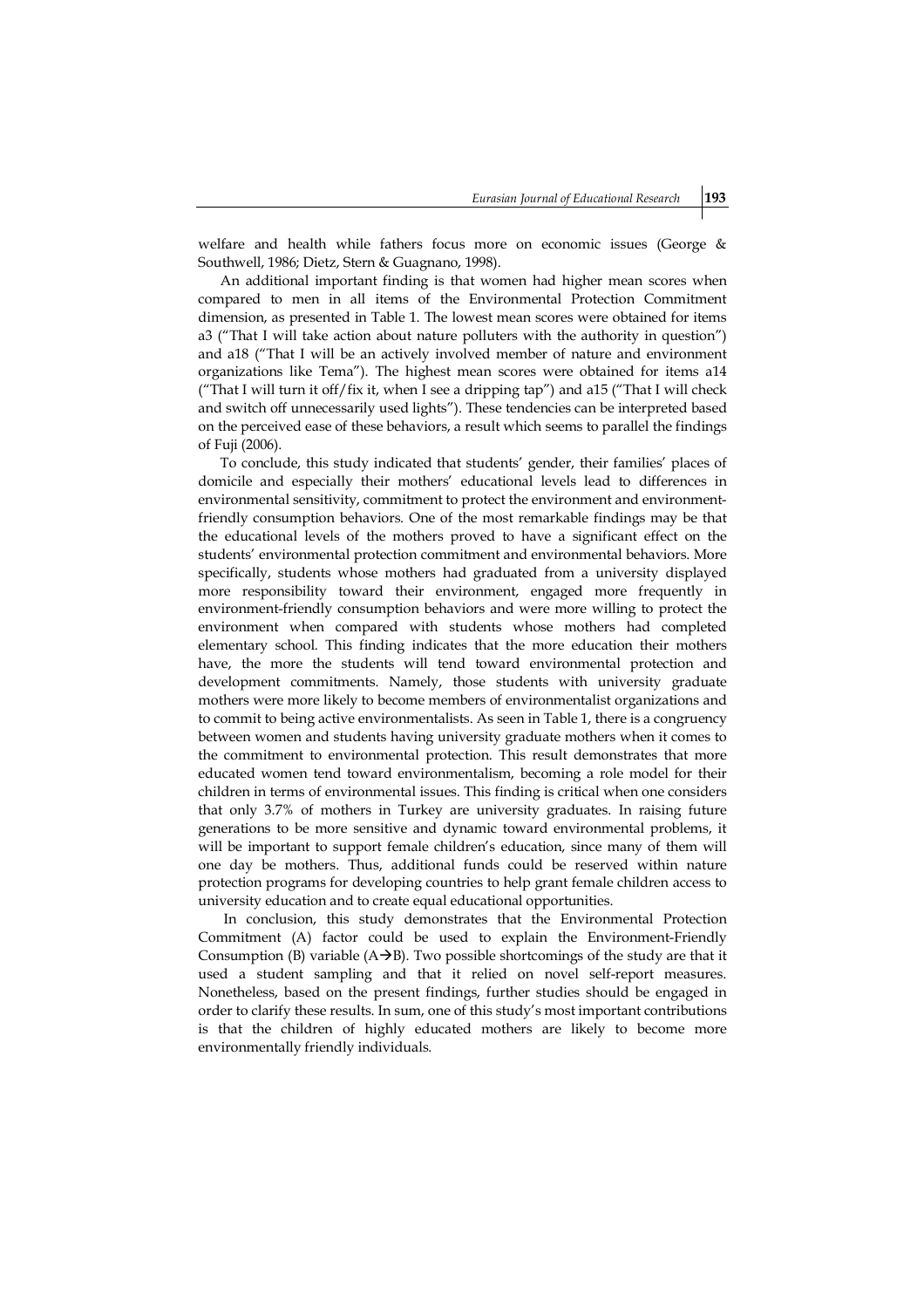## **References**

- Ajzen, I. (1985). *From intention to actions: A theory of planned behavior*. In J. Kuhl and J. Beckman (eds), Action-control: From cognition to behavior, 11-39. Heidelberg: Springer.
- Ajzen, I. (1991). The theory of planned behavior. *Organizational Behavior and Human Decision Processes*, 50, 179-211.
- Ajzen, I. (2005). *Attitudes, personality and behavior*. New York: Open University Press.
- Ajzen, I. & Fishbein, M. (1980). *Understanding attitudes and predicting social behavior*. Englewood-Cliffs, NJ: Prentice-Hall.
- Ajzen, I. & Fishbein, M. (2000). Attitudes and the attitude-behavior relation: Reasoned and automatic process. In W. Stroebe and M. Hewstone (eds), *Europen Review of Social Psychology*, 11, 1-33. Chichester: Wiley.
- Bhate, S. & Lawler, K. (1997). Environmentally friendly products: factors that influence their adoption. *Technovation*, 17(8), 457-465.
- Byrne, M.B. (1998). *Structural equation modeling with LISREL, PRELIS and SIMPLIS*: Basic Concepts, Applications and Programming. New Jersey: Lawrence Erlbaum.
- Cheng, E.W.L. (2001). SEM being more effective than multiple regression in parsimonious model testing for management development research. *Journal of Management Development*, 20 (7), 650-667.
- Cudeck, R., Toit, D. S. & Sörbom, D. (2000). *Structural equation modelling: present and future*. Scientific Software International Inc., Chicago.
- Çabuk, S. & Nakıboğlu, B. (2003). Çevreci pazarlama ve tüketicilerin çevreci tutumlarının satın alma davranışlarına etkileri ile ilgili bir uygulama. [Environmental marketing and an application about the effects of consumers' environmental attitudes on purchasing behaviors] *Çukurova Üniversitesi Sosyal Bilimler Enstitüsü Dergisi*, 12(12), 39-54.
- Dietz, T., Stern, P. & Guagnano, G. (1998). Social structural and social psychological bases of environmental concern. *Environment and Behaviour,* 30, 450-471.
- Dono, J., Webb, J. & Richardson, B. (2010). The relationship between environmental activism, pro-environmental bahaviour and social identity. *Journal of Environmental Psychology*, 30(2), 178-186.
- Fraj, E. & Martinez, E. (2007). Ecological consumer behaviour: an emprical analysis, *International Journal of Consumer Studies*, 31, 26-33.
- Fujii, S. (2006). Environmental concern, attitude toward frugality, and ease of behavior. *Journal of Environmental Psychology*, 26, 262–268.
- Hayduk, L.A. (1987). *Structural equation modeling with LISREL: Essentials and Advances*. Baltimore: John Hopkins.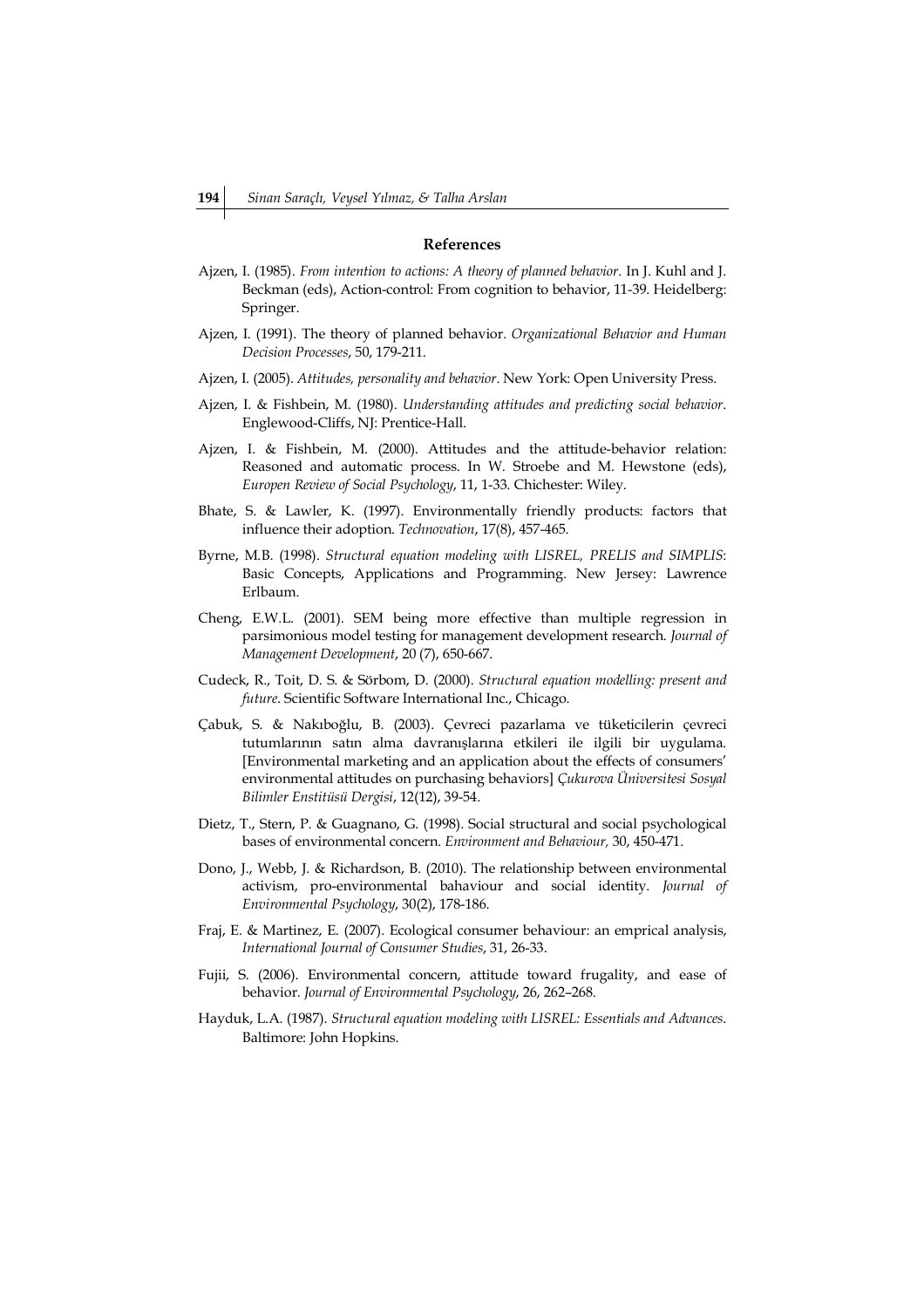- Hines, J.M., Hungerford, H.R. & Tomera, A.N. (1986/1987). Analysis and synthesis of research on responsible environmental behavior. *Journal of Environmental Education*, 18, 1-8.
- Frick, J., Kaiser, F. & Wilson, M. (2004). Environmental knowledge and conservation behavior: exploring prevalence and structure in a representative sample. *Personality and Individual Differences*, (37) 8, 1597-1613.
- Jöreskog, K. & Sörbom, D. (2001). *LISREL 8: User's reference guide*. Chicago: Scientific Software International Inc.
- Kaiser, F.G., Wölfing, S. & Fuhrer, U. (1999). Environmental attitude and ecological behaviour. *Journal of Environmental Psychology*, 19: 1-19.
- Kaiser, F.G. & Shimoda, T.A. (1999). Responsibility as a predictor of ecological behaviour. *Journal of Environmental Psychology*, 19, 243-253.
- Mainieri, T., Barnett, E.G., Valdero, T.R., Unıpan, J.B. & Oskamp, S. (1997). Green buying: the influence of environmental concern on consumer behaviour. *The Journal of Social Psychology*, 137(2), 189-204.
- Mohai, P. & Twight, B. (1987). Age and environmentalism: an elaboration of the Buttel Model Using National Survey Evidence. *Social Science Quarterly,* 68, 798-815.
- Mostafa, M.M. (2007). A Hierarchical analysis of the green consciousness of the egyptian consumer. *Psychology & Marketing*, 24(5), 445-473.
- Önder, T. (2009). *Yeşil siyaset*. [Green Politics] M. Türköne, Ö. Çaha, T. Önder, B. B. Özipek, H. Çetin, H. E. Beriş, et al. içinde, Siyaset (s. 603). İstanbul: Opus Yayınları.
- Pang, N.S.K. (1996). School values and teachers' feelings: a LISREL model. *Journal of Educational Administration*, 34(2), 64-83.
- Raykov, T. & Marcoulides, G.A. (2006). *A first course in structural equation modeling*. London: Lawrence Erlbaum Associates.
- Reisinger, Y. & Turner, L. (1999). Structural equation modeling with LISREL: application in tourism. *Tourism Management*, 20, 71-88
- Schumacker, R.E. & Lomax, G.R. (2004). *A beginner's guide to structural equation modeling*. London: Lawrence Erlbaum Associates.
- Steg, L. & Vlek, C. (2009). Encouraging pro-environmental behaviour: an integrative review and research agenda. *Journal of Environmental Psychology*, 29, 309-317.
- Stern, P., Dietzi, T. & Kalof, L. (1993), Value orientations, gender, and environmental concern. *Environment and Behaviour*, 25(5), 322-348.
- Tabachnick, B.G. & Fidell, L.S. (2007). *Using multivariate statistics.* New York: Pearson Education Inc.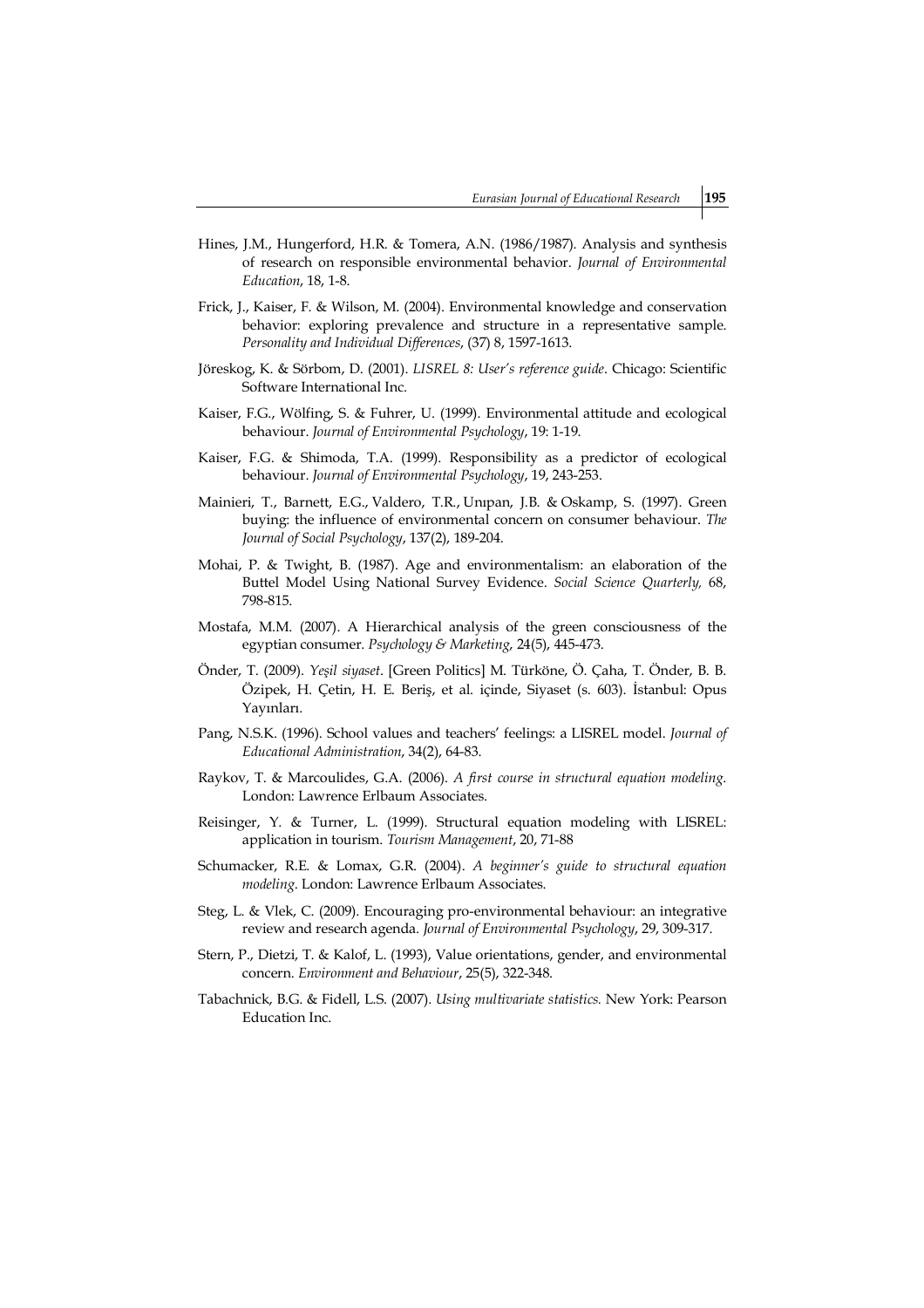- Tilikidou, I. & Delistavrou, A. (2006). Consumers' ecological activities and their correlates. Access date: July 11, 2009 http://www.ctwcongress.de/ifsam/download/track\_9/pap00169.pdf
- Tilikidou, I. (2007). The effects of knowledge and attitudes upon greeks' proenvironmental purchasing behaviour. *Corporate Social Responsibility and Environmental Management*, 14, 121–134.
- Tilikidiou, I. & Delistavrou, A. (2008). Types and influential factors of consumers' non-purchasing ecological behaviors. *Business Strategy and the Environment*, 18, 61-76.
- Van Liere, K. & Dunlap, R. (1981), Environmental concern: does it make a difference how it's measured? *Environment and Behaviour*, 13(6), 651-676.
- Wiseman, M. & Bogner, F.X. (2003). A higher-order model of ecological values and its relationship to personality. *Personality and Individual Differences,* 34, 783-794.
- Yılmaz, V. (2004). Lisrel ile yapısal eşitlik modelleri: tüketici şikayetlerine uygulanması. [Structural Equation Modeling via Lisrel: Application on Consumer Complaints] *Anadolu Üniversitesi Sosyal Bilimler Dergisi*, 4(1), 77-90.
- Yılmaz, V., Çelik, H. E. & Yağızer, C. (2009). Çevresel duyarlılık ve çevresel davranışın ekolojik ürün satın alma davranışına etkilerinin yapısal eşitlik modeliyle araştırılması. [Investigating the Effects of Environmental Sensitivity and Environmental Behavior on Ecological Product Buying Behavior through Structural Equation Modeling]. *Anadolu Üniversitesi Sosyal Bilimler Dergisi*, 9(2), 1-14.

## **Üniversite Öğrencilerinin Çevre Korumaya İlişkin Vaatleri İle Çevresel Davranışlarında Anne Eğitim Düzeyinin Etkisi**

## **Atıf:**

Saraçlı, S., Yılmaz V., & Arslan T. (2014). The effects of mothers' educational levels on university students' environmental protection commitments and environmental behaviors. *Eurasian Journal of Educational Research*, 55, 177-200. http://dx.doi.org/ 10.14689/ejer.2014.55.11

## **Özet**

*Problem Durumu:* Son zamanlarda çevresel sorunların verdiği zararların ortaya çıkması toplumda çevresel kaygıyı arttırmış ve bu durum çevre dostu tüketim davranışının gelişmesine sebep olmuştur. Çevre dostu tüketim, tüketim eyleminin her safhasında çevreye verilecek zararı en aza indirerek çevresel faydayı düşünmek olarak tanımlanabilir. Çevre dostu tüketim çevresel davranışın alt bileşenlerinden biri olarak görülebilir. Çevre dostu tüketim; ekolojik, geri dönüştürülebilir ve ihtiyacımız kadar ürünleri tüketerek sergilenebileceği gibi doğayı kirletmeyen, çevre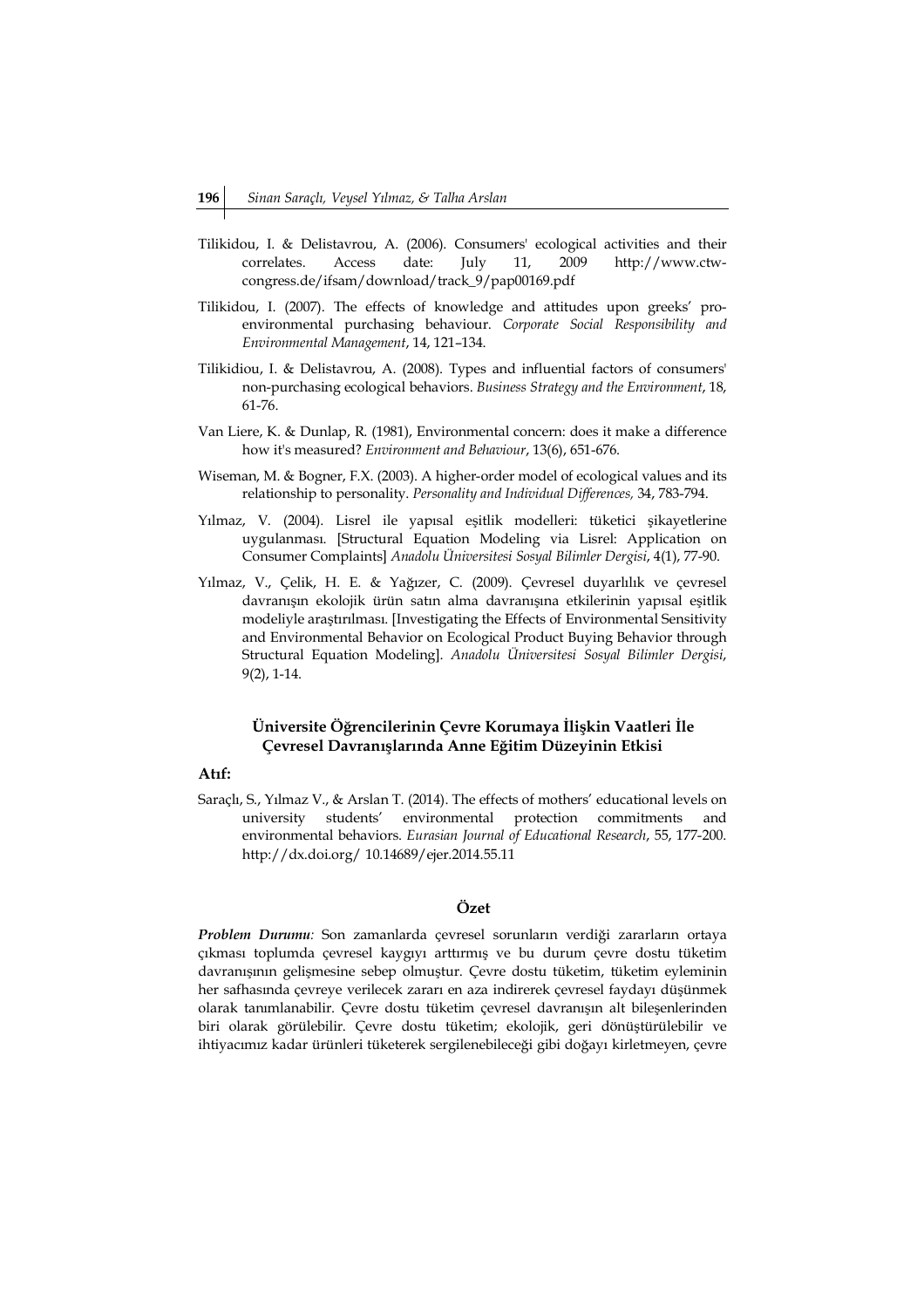projelerini destekleyen ve çevre dostu ürünler üreten firmaların ürünlerini satın alarak da gösterilebilir.

Anne ve babanın çevre konuları hakkında etkisinin araştırıldığı çalışmalarda annelerin çevresel konularda babalara oranla daha ilgili ve endişeli olduğu saptanmıştır. Bu farklılığın sosyal hayattaki rollerinden kaynaklandığı belirtilmektedir. Anne ailenin refahı ve sağlığı ile ilgili konular hakkında (bu konular yerel çevre şartlarının kalitesiyle alakalıdır örneğin su, hava, katı atıklar) endişe duyarken, baba ailenin maddi ve ekonomik konuları hakkında kaygı duymaktadır. Ayrıca eğitim-çevre ilişkisinin varlığını saptayan ve eğitim düzeyi yükseldikçe bireylerin çevresel konularda daha bilgili olduğu ve dolayısıyla çevresel konularla ilgi kaygılarının arttığını belirten çalışmalarda literatürde mevcuttur.

*Araştırmanın Amacı:* Bu çalışmanın amacı Yapısal Eşitlik Modeli (YEM) kullanarak üniversite öğrencilerinin çevresel duyarlılıklarını, çevreyi koruma vaatlerini ve çevre dostu tüketim davranışları arasındaki nedensel ilişkileri, annelerinin eğitim düzeylerini dikkate alarak incelemektir.

*Araştırmanın Yöntemi:* Araştırmaya başlamadan önce hazırlanan ölçek rassal olarak seçilen 60 öğrenci üzerinde uygulanmıştır. Pilot çalışma sonucunda anlaşılmayan ifadeler çıkarılarak ölçeğe son hali verilmiştir. Çalışmada kullanılan ölçek üç farklı boyuttan oluşmaktadır(Çevre Koruma Vaadi(A), Çevre Dostu Tüketim(B), Çevresel Duyarlılık(C1)/Duyarsızlık(C2)). "Çevre Koruma Vaadi" boyutu yeni geliştirilmiş ve literatürde ilk niteliğindedir. "Çevre Koruma Vaadi" 20 ifadeden oluşmaktadır ve 5' li Likert tekniği kullanılarak hazırlanmıştır(1.Kesinlikle Söz Veremem, 2.Söz Veremem, 3.Kararsızım, 4. Söz Veririm, 5.Kesinlikle Söz Veririm). "Çevre Dostu Tüketim" boyutu 7 ifadeden oluşmaktadır ve 5' li Likert tekniği kullanılmıştır (1.Hiçbir Zaman, 2.Bazen, 3.Ara Sıra, 4.Sıklıkla, 5.Her Zaman). "Çevresel Duyarlılık/Duyarsızlık" boyutu 12 ifadeden oluşmaktadır ve 5' li Likert tekniği kullanılarak hazırlanmıştır (1.Kesinlikle Katılmıyorum, 2.Katılmıyorum, 3.Karasızım, 4.Katılıyorum, 5.Kesinlikle Katılıyorum). Pilot uygulama tamamlandıktan sonra Eskişehir Osmangazi Üniversitesi Kampüsünde rassal olarak ulaşılan 520 öğrenci üzerinden çözümleme gerçekleştirilmiştir. Ölçeğin güvenilirliğini araştırmak için Cronbach Alpha(α) değerlerine bakılmış, güvenilirlik analizinden sonra açıklayıcı faktör analizi (EFA) uygulanmış ve faktör yükü 0.45' in altında olan ifadeler ölçekten çıkartılarak yapısal eşitlik modeli geliştirilmiştir.

*Araştırmanın Bulguları:*Araştırmaya katılanların %40.9' u kadınlardan ve %50.1' i ise erkeklerden oluşmaktadır. Annenin eğitim düzeyi dikkate alındığında, katılımcıların %26,8' i ilköğretim, %40,7' si orta öğretim ve %32,5' i ise üniversite mezunlarından oluşmaktadır. Ayrıca öğrencilerin ailelerinin yaşadıkları yer dikkate alındığında %69.4' ü şehirde, %23.3' ü ilçede ve %7.3' nün ise köyde yaşadığı saptanmıştır.

Araştırmada kullanılan faktörler dikkate alındığında "Çevre Koruma Vaadi (A)", "Çevre Dostu Tüketim (B)", "Çevresel Duyarlılık (C1)" ve "Çevresel Duyarsızlık (C2)" faktörlerinin ortalamaları sırasıyla 3.54, 3.07, 4.08 ve 2.12 olarak hesaplanmıştır. Araştırmaya katılanların çevresel duyarlılıklarının yüksek olduğu fakat çevre dostu tüketim davranışlarının ise ortalamaya yakın düzeyde kaldığı söylenebilir. Cinsiyet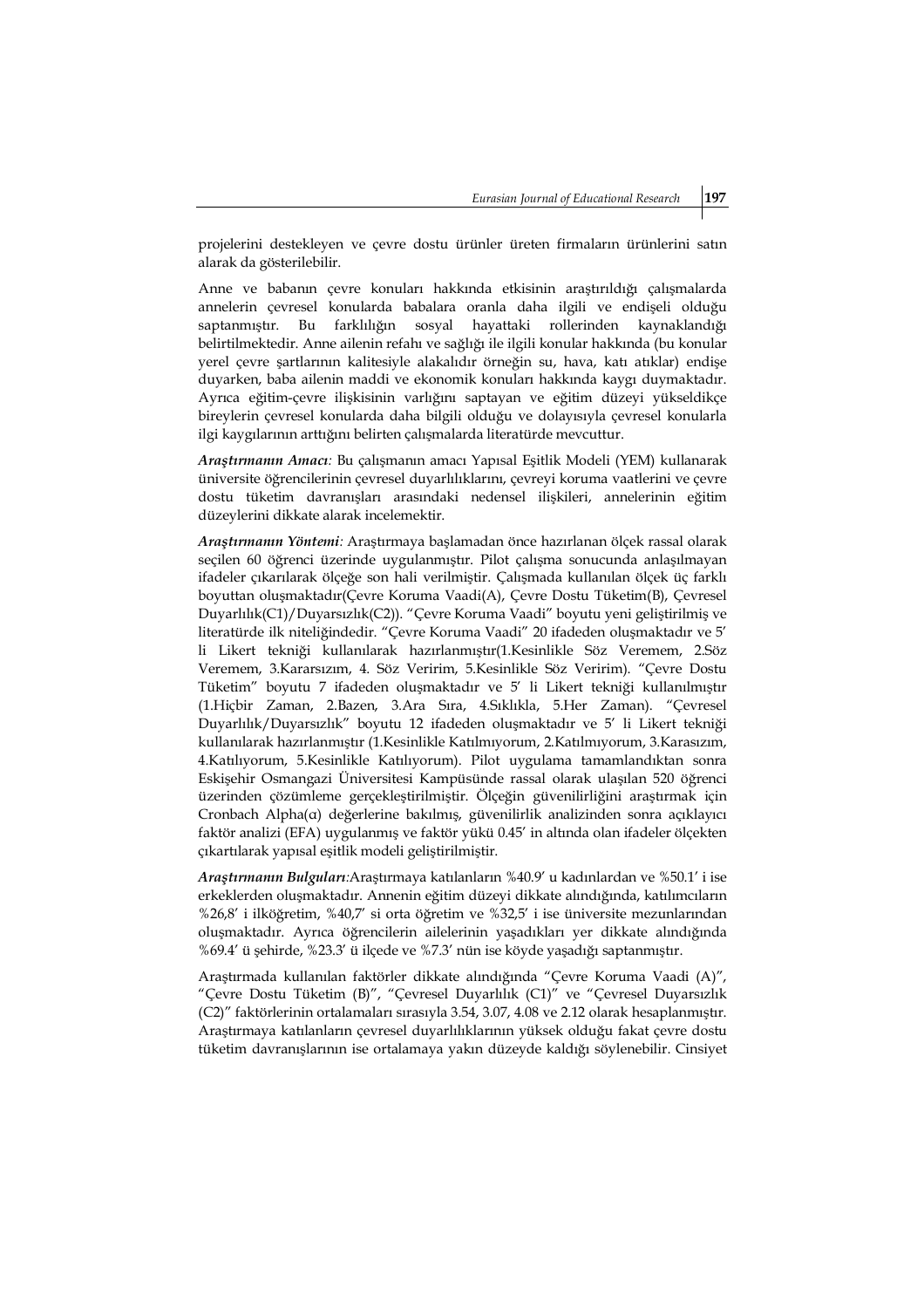değişkeni dikkate alındığında "Çevre Koruma Vaadi (A)", "Çevresel Duyarlılık (C1)" ve "Çevresel Duyarsızlık (C2)" faktörlerinde anlamlı etkiye sahip olurken "çevre dostu tüketim (B)" faktöründe anlamlı etkisinin olmadığı saptanmıştır.

Araştırmaya katılanların ailelerinin yaşadığı yer dikkate alındığında "Çevre Dostu Tüketim (B)", "Çevresel Duyarlılık (C1)" ve "Çevresel Duyarsızlık (C2)" faktörlerine ilişkin "il" ve "ilçe" de yaşayanların ortalamaları arasında anlamlı bir farkın olmadığı fakat "köyde" yaşayanlar ile "il" ve "ilçe" de yaşayanların ortalamaları arasında anlamlı bir farklılığın olduğu saptanmıştır.

Annelerinin eğitim düzeyi dikkate alındığında "Çevre Koruma Vaadi (A)", "Çevre Dostu Tüketim (B)", "Çevresel Duyarlılık (C1)" ve "Çevresel Duyarsızlık (C2)" faktörlerine ilişkin eğitim düzeyi "ilköğretim", "ortaöğretim" ve "üniversite" olanların ortalamaları arasında anlamlı bir farklılığın olduğu belirlenmiştir. Annesinin eğitim düzeyini "üniversite" olan öğrenciler "ilköğretim" ve "ortaöğretim" olanların "Çevre Koruma Vaadine(A)" ortalamaları arasında anlamlı bir farkın olduğu görülmüştür.

Bu çalışmada üç yapısal eşitlik modeli (YEM) LISREL 8.80 programı kullanılarak analiz edilmiştir. Bunlardan ilki tüm öğrenciler için geçerli olan "Çevreci Davranış" olarak isimlendirilen modeldir (Model No I). Öğrencilerin annelerinin eğitim düzeylerindeki farklılığın "Çevreci Davranış" modelindeki nedensel ilişkilerde farklılığa sebep olup olmadığını araştırılmıştır. Bunlar Model No II: "Annesi İlköğretim Mezunu Olan Öğrenciler" ve Model No III: "Annesi Üniversite Mezunu Olan Öğrenciler" olarak isimlendirilmiştir.

## *Model No I' e ait bulgular*

Modelin uyum ölçütleri;  $\chi^2$  = 255.53(*s.d.*=100);  $\chi^2$  / s.d = 2.55, *RMSEA*=0.057, *NFI*=0.94, *NNFI*=0.96, *PNFI*=0.78, *CFI*=0.96; *IFI*= 0.96, *RFI*=0.93, *RMR*=0.054, *GFI*=0.94, *AGFI*=0.91 olarak hesaplanmıştır. Uyum ölçütleri incelendiğinde modelin kabul edilebilir sınırlar içinde kaldığı söylenebilir. Modele ilişkin normallik varsayımını sınayan test istatistiklerinden; Mardia-Based Kappa değeri 0.17 olarak ve Relative Multivariate Kurtosis değeri ise 1.17 olarak hesaplanmış ve normallik varsayımının sağlandığı görülmüştür.

## *Model No II' ye ait bulguları*

Annesi ilköğretim mezunu olan öğrenciler için kurulmuş modele ilişkin uyum ölçütleri;  $\chi^2$  = 131.69 (*s.d.*=100); 2 / s.d =1.32, *RMSEA*=0.05, *NFI*=0.86, *NNFI*=0.96, *PNFI*=0.71, *CFI*=0.96; *IFI*= 0.96, *RFI*=0.83, *RMR*=0.04, *GFI*=0.89, *AGFI*=0.84 olarak hesaplanmıştır. Uyum ölçütleri incelendiğinde modelin kabul edilebilir sınırlar içinde kaldığı söylenebilir. Analiz sonucunda annesi ilköğretim mezunu olan öğrencilere ait kurulan modelde "Çevresel Duyarlılık (C1)" ve "Çevresel Duyarsızlık (C2)" faktörlerinin "Çevre Koruma Vaadi (A)" üzerinde anlamlı bir etkisinin olmadığı saptanmıştır.

*Model No III' e ait bulgular*